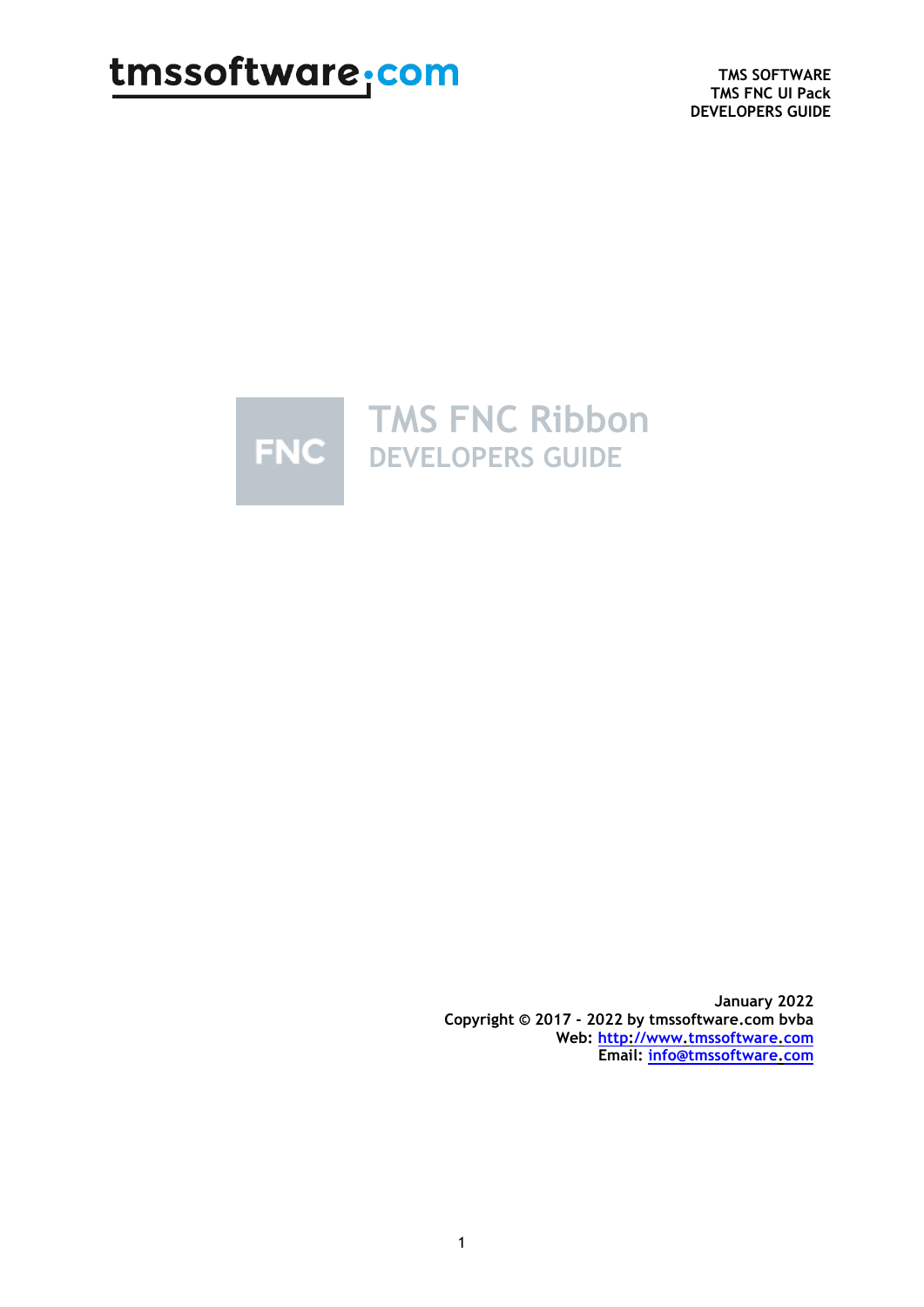### Index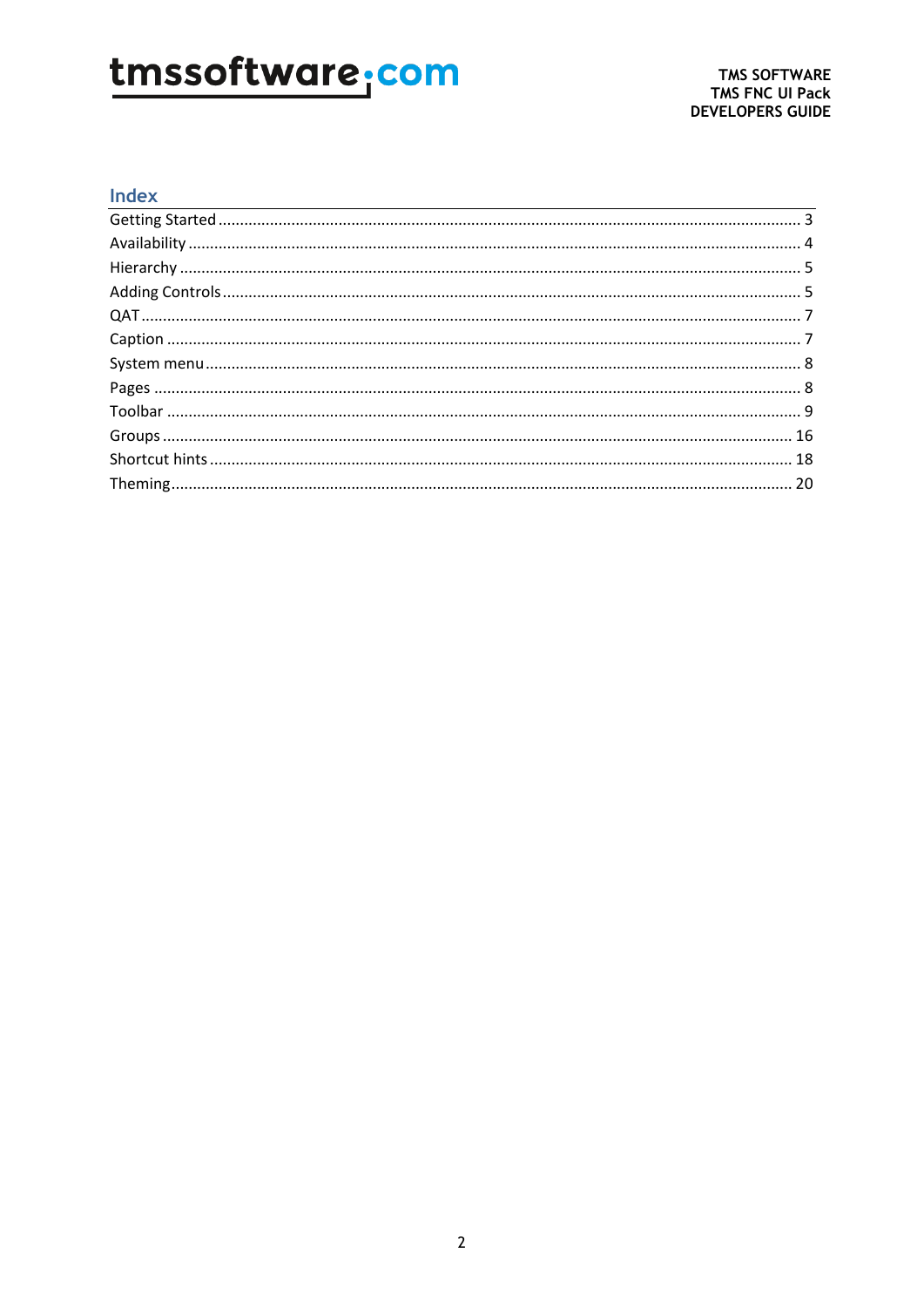### <span id="page-2-0"></span>**Getting Started**

To quickly get up and running with the ribbon, a wizard is available that automatically prepares a TTMSFNCRibbonForm with an instance of TTMSFNCRibbon. When dropping an instance of TTMSFNCRibbon on a form in a newly created project without the wizard, you need to manually inherit the form from TTMSFNCRibbonForm to benefit from all the features of the ribbon. Below is screenshot of the wizard when starting a new project and one after choosing one of the available options for creating an FNC Ribbon application.

| New Items                                                                                                                                                                                                                                                                                                                                                                                                           | × |
|---------------------------------------------------------------------------------------------------------------------------------------------------------------------------------------------------------------------------------------------------------------------------------------------------------------------------------------------------------------------------------------------------------------------|---|
| O Search<br>C++Builder Projects<br><b>ActiveX</b><br>C++Builder Files<br>Multi-Device Projects<br><b>TMS FNC Ribbon</b><br><b>TMS FNC Ribbon</b><br>WebBroker<br>Application for FMX Application for VCL<br>WebServices<br>Delphi Projects<br>ActiveX<br>Delphi Files<br>Multi-Device Projects<br><b>TMS Business</b><br><b>TMS Forms</b><br>WebBroker<br>WebServices<br><b>Other Files</b><br><b>Web Documents</b> |   |
| Cancel<br>OK.<br><b>Help</b>                                                                                                                                                                                                                                                                                                                                                                                        |   |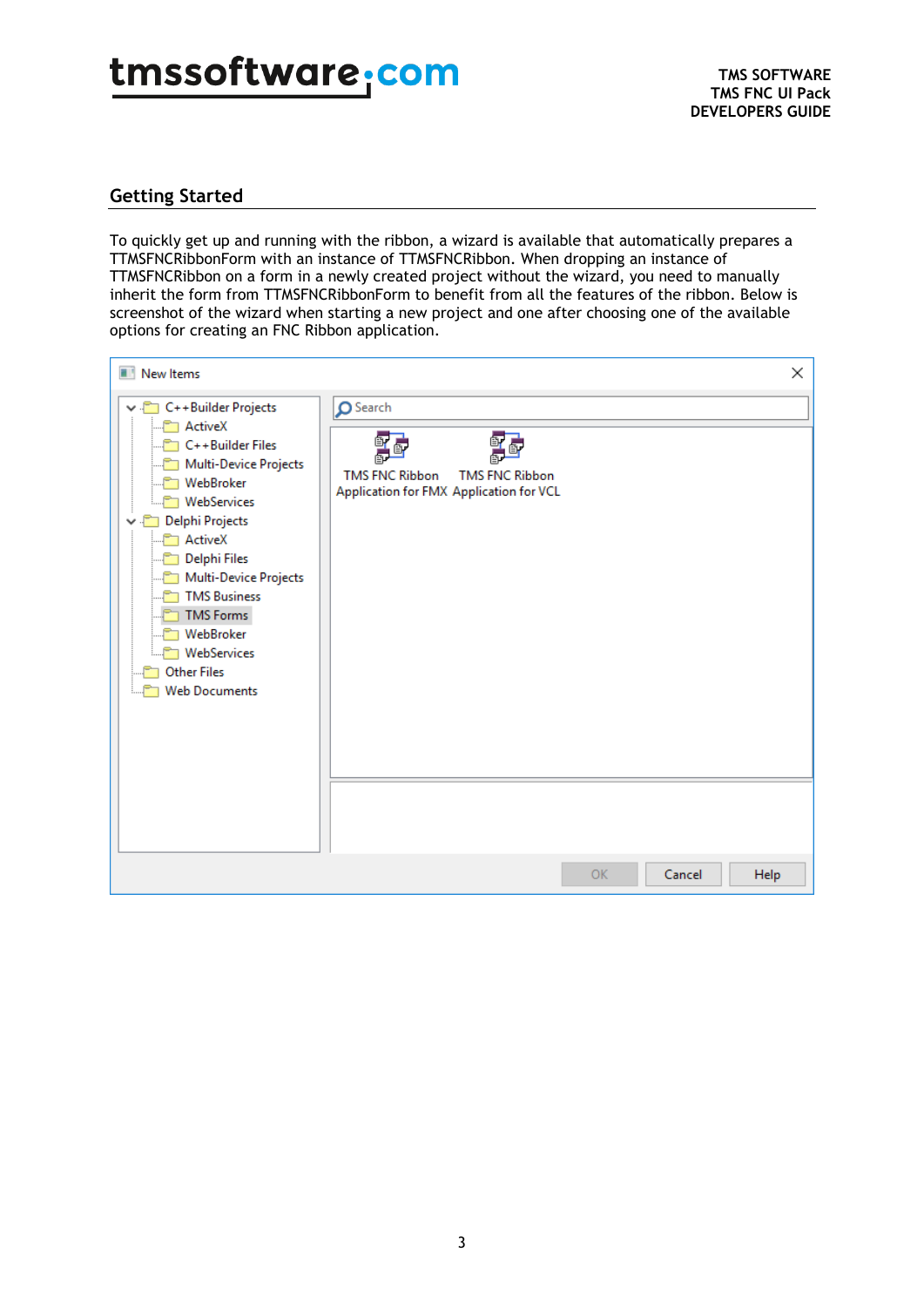|              |        |        |        | [Form Caption] | ? | $\Box$<br>$\times$ |
|--------------|--------|--------|--------|----------------|---|--------------------|
| ${\sf File}$ | Page 1 | Page 2 | Page 3 |                |   |                    |
|              |        |        |        |                |   |                    |
|              |        |        |        | Page 1         |   |                    |
|              |        |        |        |                |   |                    |
|              |        |        |        |                |   |                    |
|              |        |        |        |                |   |                    |
|              |        |        |        |                |   |                    |
|              |        |        |        |                |   |                    |
|              |        |        |        |                |   |                    |
|              |        |        |        |                |   |                    |
|              |        |        |        |                |   |                    |
|              |        |        |        |                |   |                    |
|              |        |        |        |                |   |                    |
|              |        |        |        |                |   |                    |
|              |        |        |        |                |   |                    |
|              |        |        |        |                |   |                    |
|              |        |        |        |                |   |                    |
|              |        |        |        |                |   |                    |

### <span id="page-3-0"></span>**Availability**

Supported frameworks and platforms

- VCL Win32/Win64
- FMX Win32/Win64, macOS, iOS, Android, Linux
- LCL Win32/Win64, macOS, iOS, Android, numerous Linux variants including Raspbian
- WEB: Chrome, Edge, Firefox, …
- Supported IDE's
- Delphi XE7 and C++ Builder XE7 or newer releases
- Lazarus 1.4.4 with FPC 2.6.4 or newer official releases
- TMS WEB Core for Visual Studio Code 1.3 or newer releases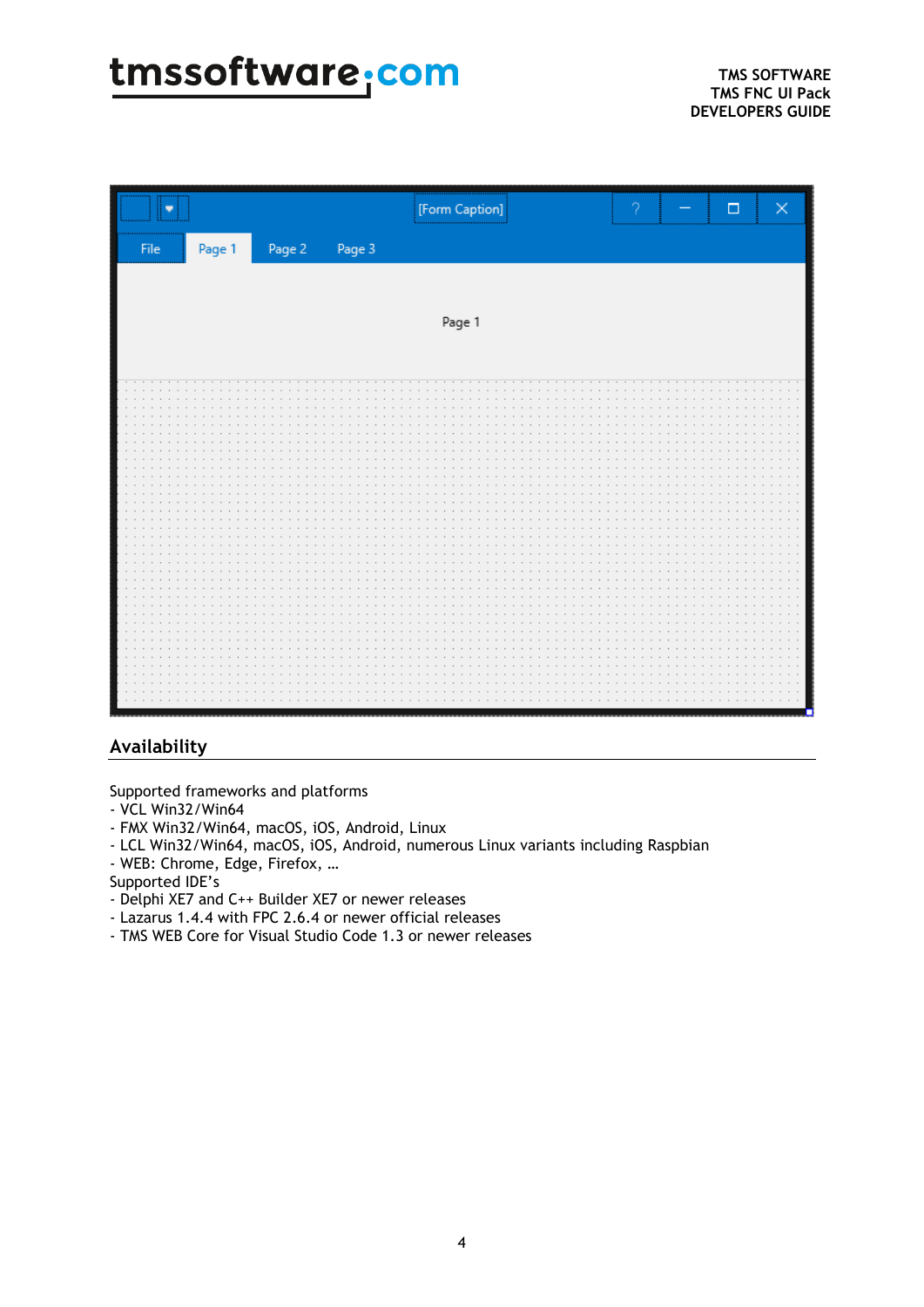### <span id="page-4-0"></span>**Hierarchy**

| $\circledcirc$ 1) – 2) |              |               |             | TMS FNC Ribbon 3) | $4) -$ | □ | $\times$ |
|------------------------|--------------|---------------|-------------|-------------------|--------|---|----------|
| File 5)                | Page 1       | Page 2        | Page $3\,6$ |                   |        |   |          |
|                        | ₩            |               |             |                   |        |   |          |
| $\mathbf{7}$<br>Info   | Calend<br>ar | Docum<br>ents |             |                   |        |   |          |
|                        | New Toolbar  |               |             |                   |        |   |          |

- 1) Application icon button: When clicking the application icon button, the system menu drops down with options to minimize, maximize and close the form. When double-clicking the icon, the form closes.
- 2) QAT (quick access toolbar): The quick access toolbar is capable of holding any type of control, automatically aligns, auto-sizes the controls, and offers a drop-down menu to show or hide controls and a way to place the quick access toolbar under the ribbon page control.
- 3) Form Caption: The form caption is a TTMSFNCHTMLText capable of displaying HTML.
- 4) System Menu: The system menu holds buttons to minimize, maximize or close the application. The System Menu can additionally hold other controls if necessary.
- 5) File Button: The file button can be used to display another form, frame or panel for more options. To use the button, assign an event handler to the OnClick event.
- 6) Pagecontrol: A page control component that can display multiple pages, each with its own container. The page control inherits from TTMSFNCPageControl which is available separately.
- 7) Toolbar: A toolbar control capable of holding controls, displaying a caption with HTML formatted text as well as auto-alignment, auto-sizing and many more.

#### <span id="page-4-1"></span>**Adding Controls**

After dropping an instance on the form, or using the wizard, you can select the ribbon and start adding controls, pages, toolbars and many more. Each control of the ribbon is based an existing control available in the TMS FNC UI Pack. Each control has its own design-time helper context menu. To add controls, right-click on a control of choice and see what options there are available for adding controls.

TTMSFNCRibbonPageControl: Options for adding new, delete existing or navigate through pages.

TTMSFNCRibbonQAT, TTMSFNCRibbonToolBar, TTMSFNCRibbonSystemMenu: Options for adding new toolbar controls such as the default button, font-name and font-size pickers as well as bitmap and color-pickers.

TTMSFNCRibbonPageControlContainer: Options to add new toolbars.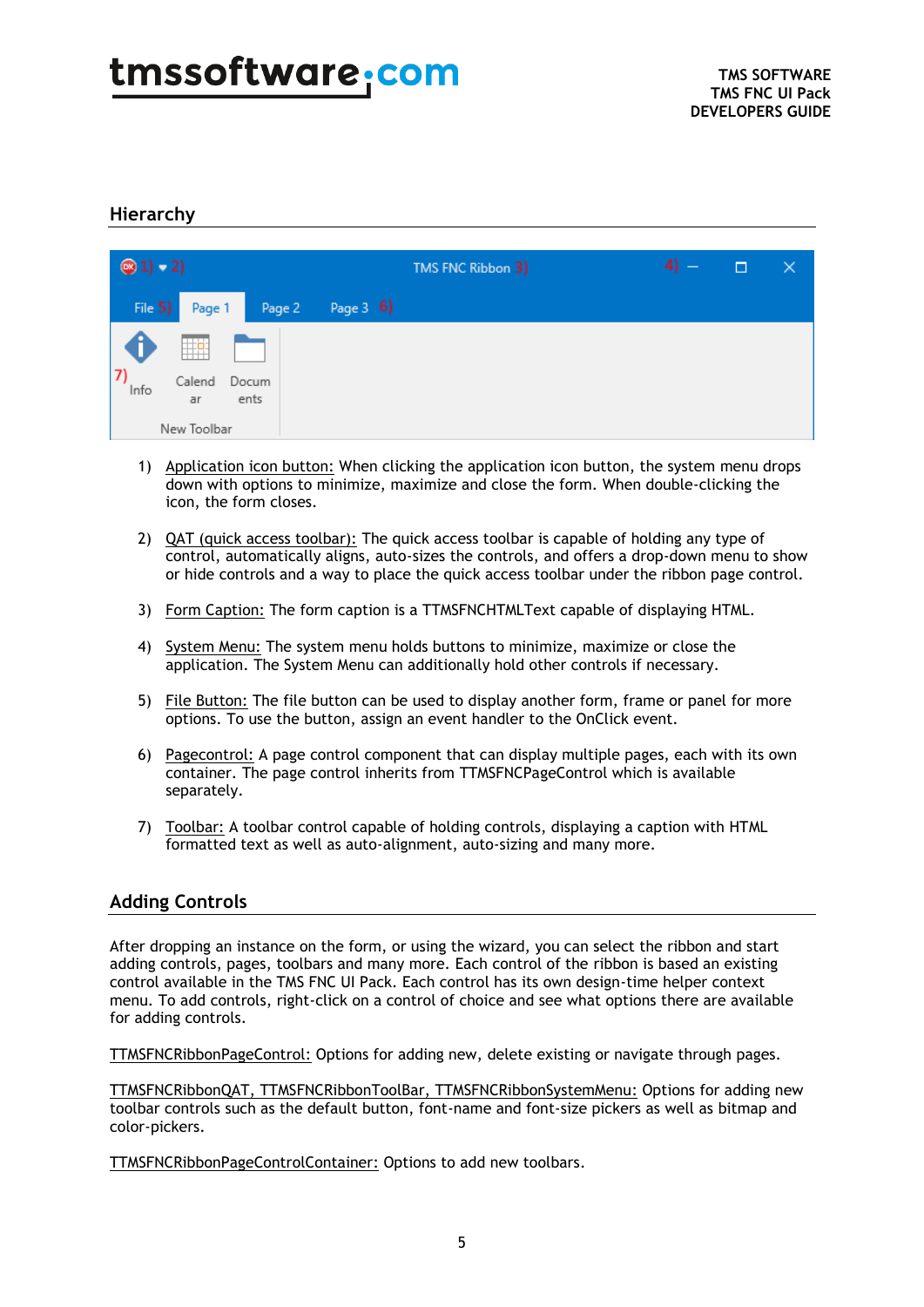The options at designtime to add controls are also available at runtime.

TTMSFNCRibbonPageControl:

TMSFNCRibbonPageControl1.AddPage('Page 1');

TTMSFNCRibbonQAT, TTMSFNCRibbonToolBar, TTMSFNCRibbonSystemMenu:

The following code snippets are not limited to the ones demonstrated here. There are more add functions available.

TMSFNCRibbonQAT1.AddButton TMSFNCRibbonQAT1.AddFontNamePicker TMSFNCRibbonToolBar1.AddButton; TMSFNCRibbonSystemMenu1.AddSeparator;

TTMSFNCRibbonPageControlContainer:

TMSFNCRibbonPageControlContainer1.AddToolBar;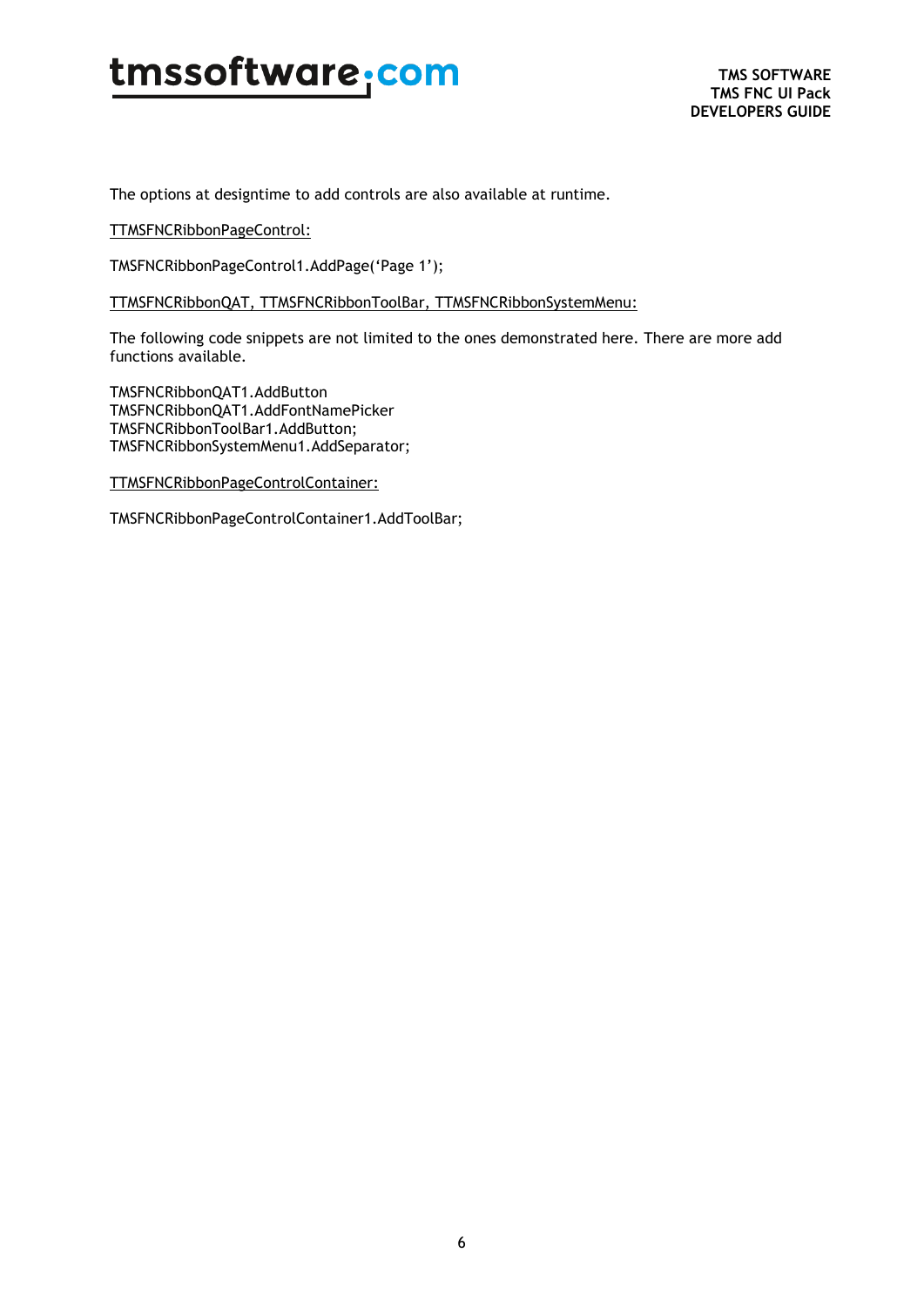### <span id="page-6-0"></span>**QAT**

The QAT (quick access toolbar) is capable of hosting a set of controls, that can be easily accessed in the top title bar or below the ribbon. The TTMSFNCRibbon has a property QATMode to control where the QAT is positioned.

QATMode = rqmToolBar



#### QATMode= rqmBelowRibbon

| ✓ | Button                |
|---|-----------------------|
| ✓ | Color                 |
| ✓ | Font Name             |
|   | More Commands         |
|   | Show Above the Ribbon |

Note that both QAT modes have the same amount of controls embedded, but the style is different. When applying theming on ribbon level, the QAT will automatically adapt to the theme and apply an appropriate style. More about styling/theming is available in the "Theming" chapter.

When clicking the right-most options menu button, the drop-down menu allows you to show/hide controls and switch the QATMode property ("Show Below the Ribbon" / "Show Above the Ribbon") The "More Commands…" option triggers the OnOptionsMenuMoreCommands event handler, available for implementation at TTMSFNCRibbonQAT level.

#### <span id="page-6-1"></span>**Caption**

The caption area displays the caption property value of the form with HTML formatting capabilities. An example could be:

procedure TForm1.FormCreate(Sender: TObject); begin Caption := '<img src="calendar.png" /> Hello World !'; TMSFNCRibbon1Caption.BitmapContainer := TMSFNCBitmapContainer1; end;

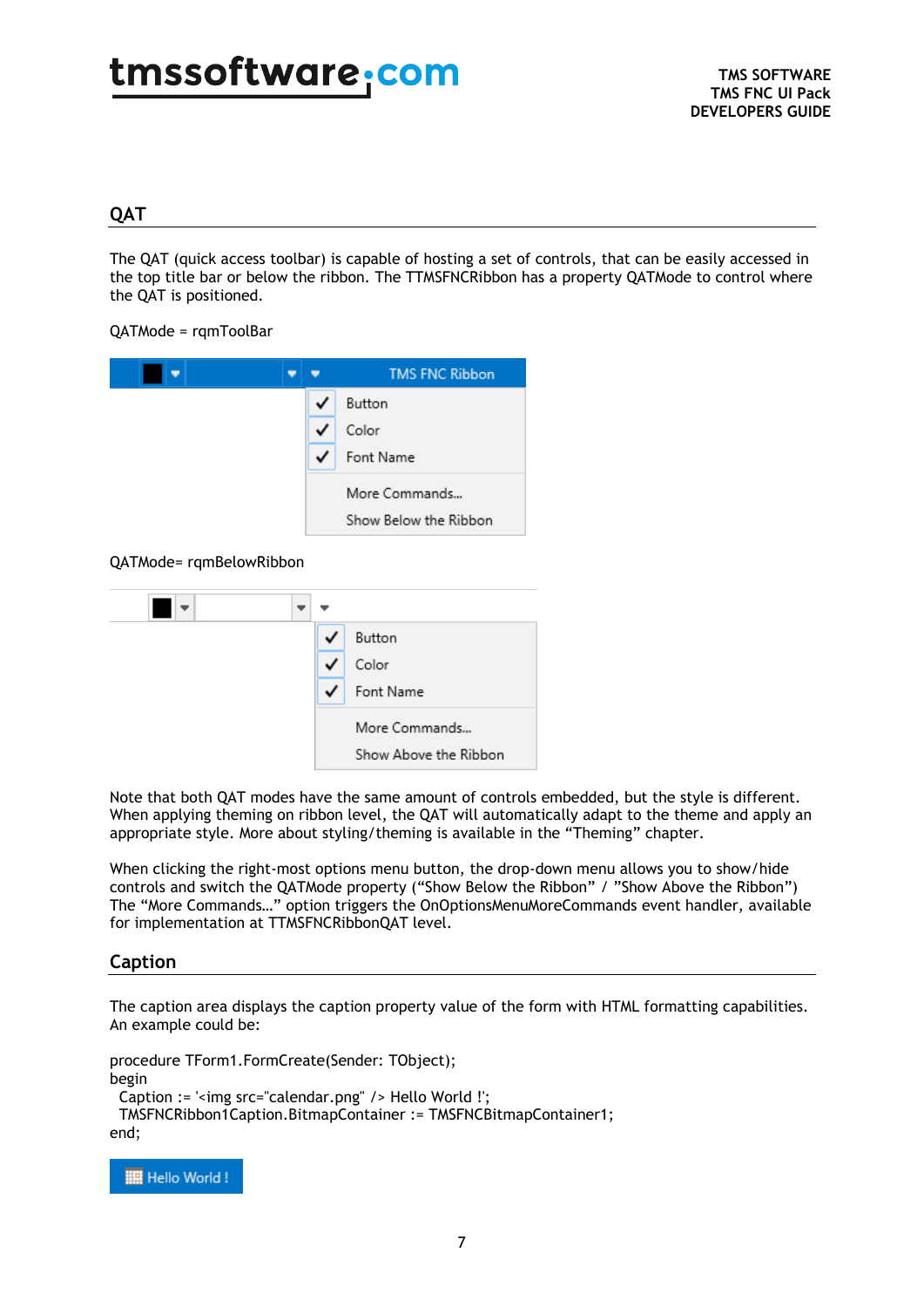The caption automatically adapts to the available width of the form, taking the QAT / SystemMenu and groups into consideration.

#### <span id="page-7-0"></span>**System menu**

The system menu holds a set of buttons that automatically adapt to the BorderIcons property of the form, whenever a change is made, the system menu will update, show or hide buttons accordingly.



The system menu can hold other controls, as demonstrated in the following sample:

procedure TForm1.FormCreate(Sender: TObject); begin

Button1. Margins. Rect :=  $RectF(3, 3, 3, 3)$ ;

TMSFNCRibbon1SystemMenu.AddCustomControl(Button1, 0);

end;

<span id="page-7-1"></span>

Adding a page is a simple as opening the Pages collection at TTMSFNCRibbonPageControl level and clicking the add button. You can also right-click the TTMSFNCRibbonPageControl control and click "New Page" from the right-click context menu. Adding controls to the page is as simply as dropping them as you would in a TPanel, or any other container control. First select the page container, then select the control of choice in the tool palette.

The ribbon page control has an option to show the pages in floating mode. To enable this, select the TTMSFNCRibbonPageControl instance and set the property Collapsable to true. A collapse icon will appear in the lower right corner of each page of the page control.

| --------------<br><br>Ammunical Ahmadini  |        |               | [Form Caption] |  | □ |   |
|-------------------------------------------|--------|---------------|----------------|--|---|---|
| <br><b>File</b><br>********************** | Page 1 | Page 2 Page 3 |                |  |   |   |
|                                           |        |               |                |  |   |   |
|                                           |        |               | Page 1         |  |   |   |
|                                           |        |               |                |  |   | ́ |

When starting the application, you can click the button and the page control will automatically deselect the active page, and hide the page container. When clicking the page tab, the container will show, floating over other controls. You can always return to the non-floating mode by clicking on the pin icon.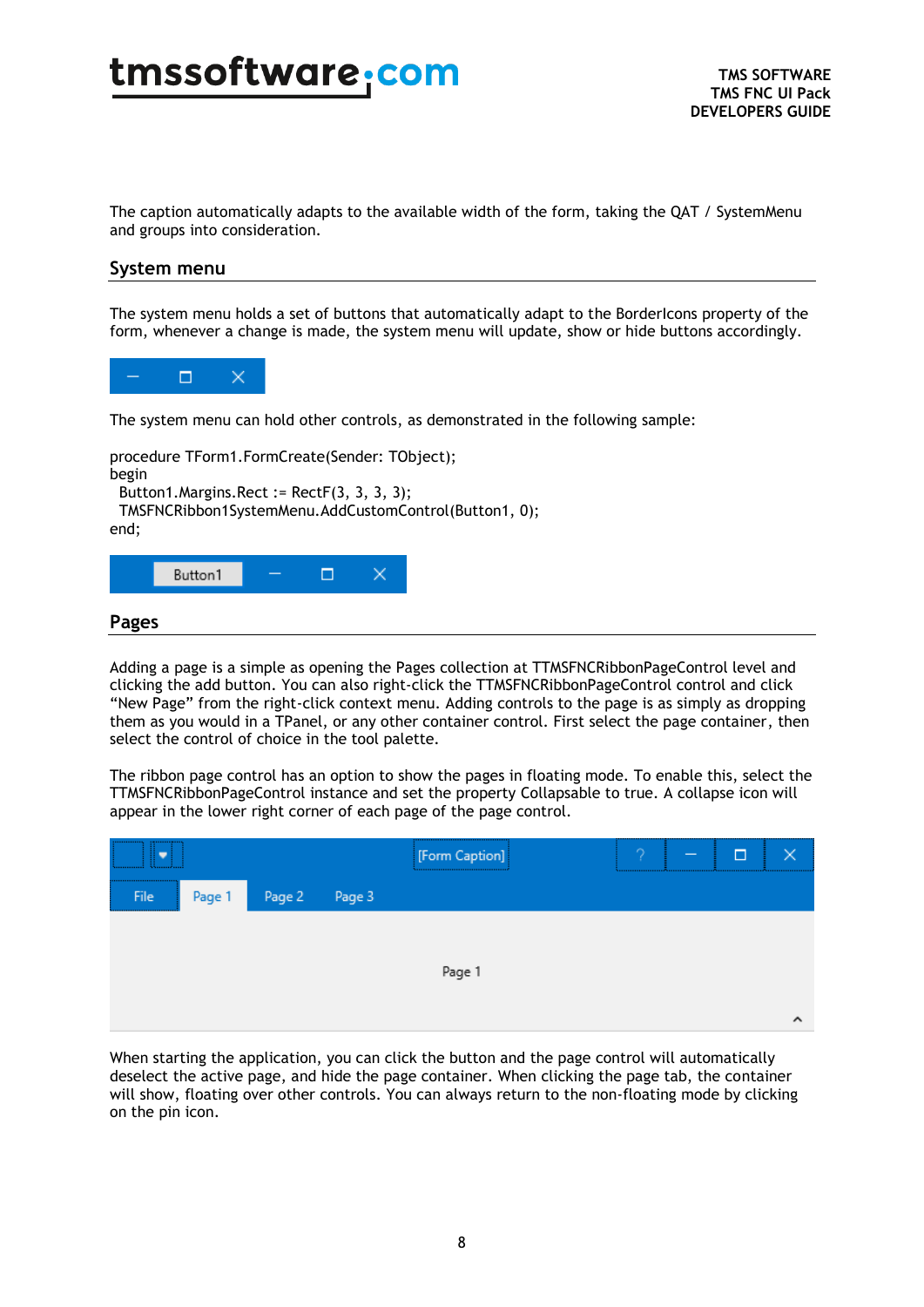| $\circledcirc$<br>$\overline{\phantom{a}}$ |        |        |        | Form14 | $\hspace{0.1mm}-\hspace{0.1mm}$ | □ | × |
|--------------------------------------------|--------|--------|--------|--------|---------------------------------|---|---|
| File                                       | Page 1 | Page 2 | Page 3 |        |                                 |   |   |
|                                            |        |        |        |        |                                 |   |   |
|                                            |        |        |        |        |                                 |   |   |
|                                            |        |        |        |        |                                 |   |   |
|                                            |        |        |        |        |                                 |   |   |

A page can hold multiple ribbon toolbars, specially designed toolbars for the TTMSFNCRibbon. When right-clicking on a page container (TTMSFNCRibbonPageControlContainer), you will have the option to add a new toolbar. More on toolbars and the way they integrate in the TTMSFNCRibbon is explained in the next chapter.

#### <span id="page-8-0"></span>**Toolbar**

By default, a ribbon toolbar displays a caption, and automatically resizes itself based its contents. Adding a toolbar can be done by right-clicking the page and select "Add Toolbar" or programmatically with the following code:

٠ File Page 1 Page 2 Page 3 New Toolbar  $\circledR$ ÷ Page 1 File Page 2 Page 3 New Toolbar | My Toolbar

TMSFNCRibbon1PageControlPage0.AddToolBar('My Toolbar');

As with the QAT and system menu, the ribbon toolbar inherits from TTMSFNCToolBar, capable of adding a series of predefined controls, as well as custom controls. Adding controls can be done by right-clicking the toolbar, clicking Add controls, and selecting an item from the sub-menu.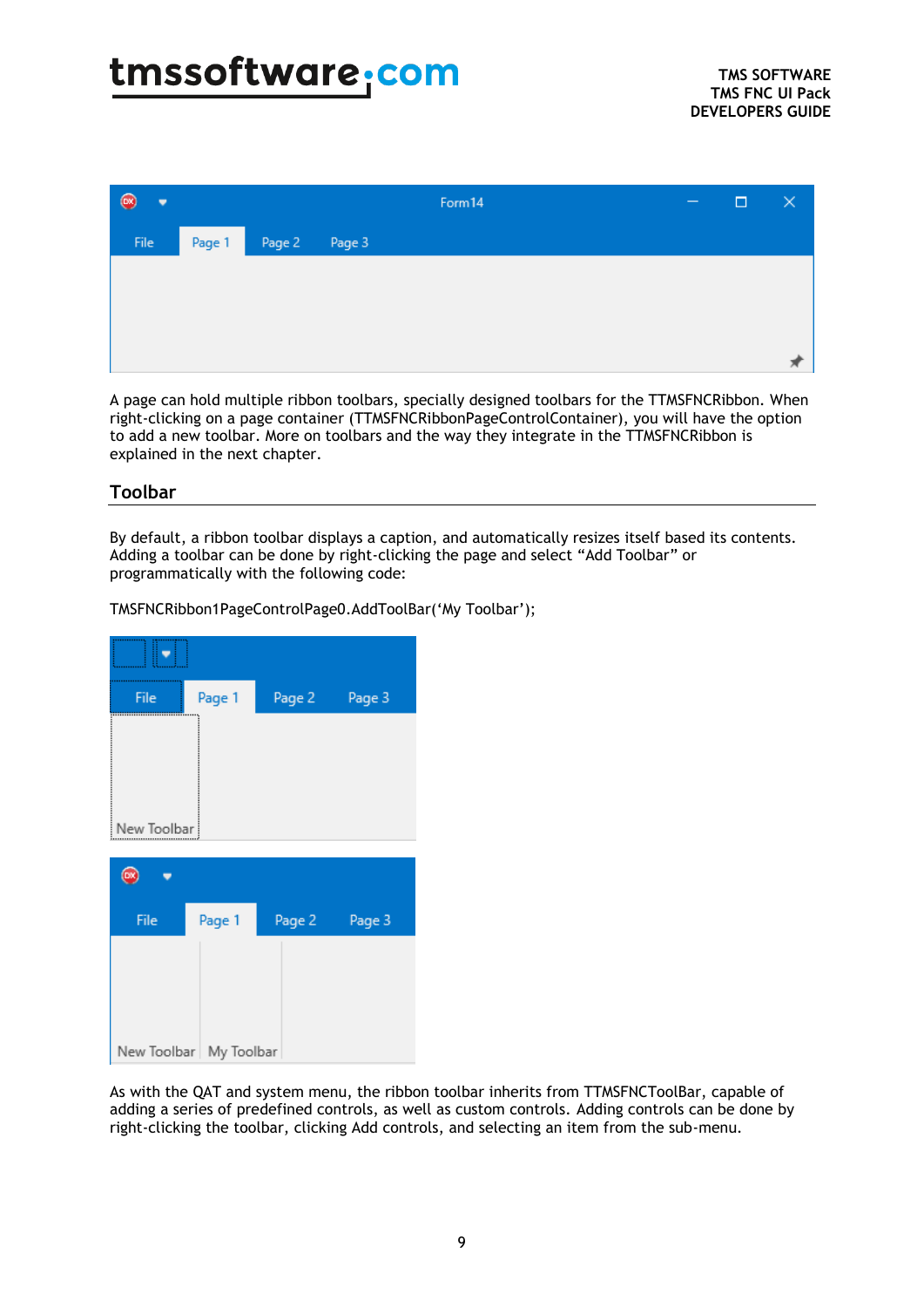| $\bullet$ $\bullet$ $\bullet$ $\bullet$ $\bullet$ $\bullet$ $\bullet$<br>þ | About<br>Documentation                         | Page 1                                                                              |  |
|----------------------------------------------------------------------------|------------------------------------------------|-------------------------------------------------------------------------------------|--|
|                                                                            | Tips & FAQ                                     |                                                                                     |  |
|                                                                            | Add controls                                   | <b>Button</b>                                                                       |  |
|                                                                            | Edit<br>Control<br>Bind Visually               | <b>Font Name Picker</b><br>><br><b>Font Size Picker</b><br>3<br><b>Color Picker</b> |  |
|                                                                            | Position<br><b>Flip Children</b><br>Tala Order | <b>Bitmap Picker</b><br>><br>Separator<br>≯<br><b>Item Picker</b>                   |  |

Programmatically this can be done with one of the Add\* overloads available when accessing the code completion editor for the ribbon toolbar.

TMSFNCRibbonToolBar1.Add

| AddButton(AWidth: Single = -1; AHeight: Single = -1; AResource: string = "; AResourceLarge: str |
|-------------------------------------------------------------------------------------------------|
| AddSeparator(AIndex: Integer = -1): TTMSFNCRibbonToolBarSeparator;                              |
| AddFontNamePicker(AIndex: Integer = -1): TTMSFNCRibbonToolBarFontNamePicker;                    |
| AddFontSizePicker(Alndex: Integer = -1): TTMSFNCRibbonToolBarFontSizePicker;                    |
| AddColorPicker(AIndex: Integer = -1): TTMSFNCRibbonToolBarColorPicker;                          |
| AddItemPicker(AIndex: Integer = -1): TTMSFNCRibbonToolBarItemPicker;                            |
| AddBitmapPicker(AIndex: Integer = -1): TTMSFNCRibbonToolBarBitmapPicker;                        |
| <b>AddCustomControl</b> (AControl: TControl: Alndex: Integer = -1);                             |
| AddCustomControlClass(AControlClass: TControlClass; AIndex: Integer = -1): TControl;            |
|                                                                                                 |

Each ribbon toolbar automatically resizes itself to provide the best possible layout when the size of the form is changing. By default, a toolbar only has 2 layouts which is a full layout and a compact layout. In compact layout, the original size of the toolbar is re-used in the dropdown window. Below is a sample that demonstrates this with simple TButton instances.

Starting up the form, all three toolbars are stretched to the available width inside the page container.

| File        | Page 1 | Page 2  | Page 3  |             |             |         |  |
|-------------|--------|---------|---------|-------------|-------------|---------|--|
| Button1     |        | Button1 | Button1 | Button1     | Button1     | Button1 |  |
| New Toolbar |        |         |         | New Toolbar | New Toolbar |         |  |

When resizing, the rightmost toolbar will compact as there is no sufficient space left to display all three toolbars at full layout.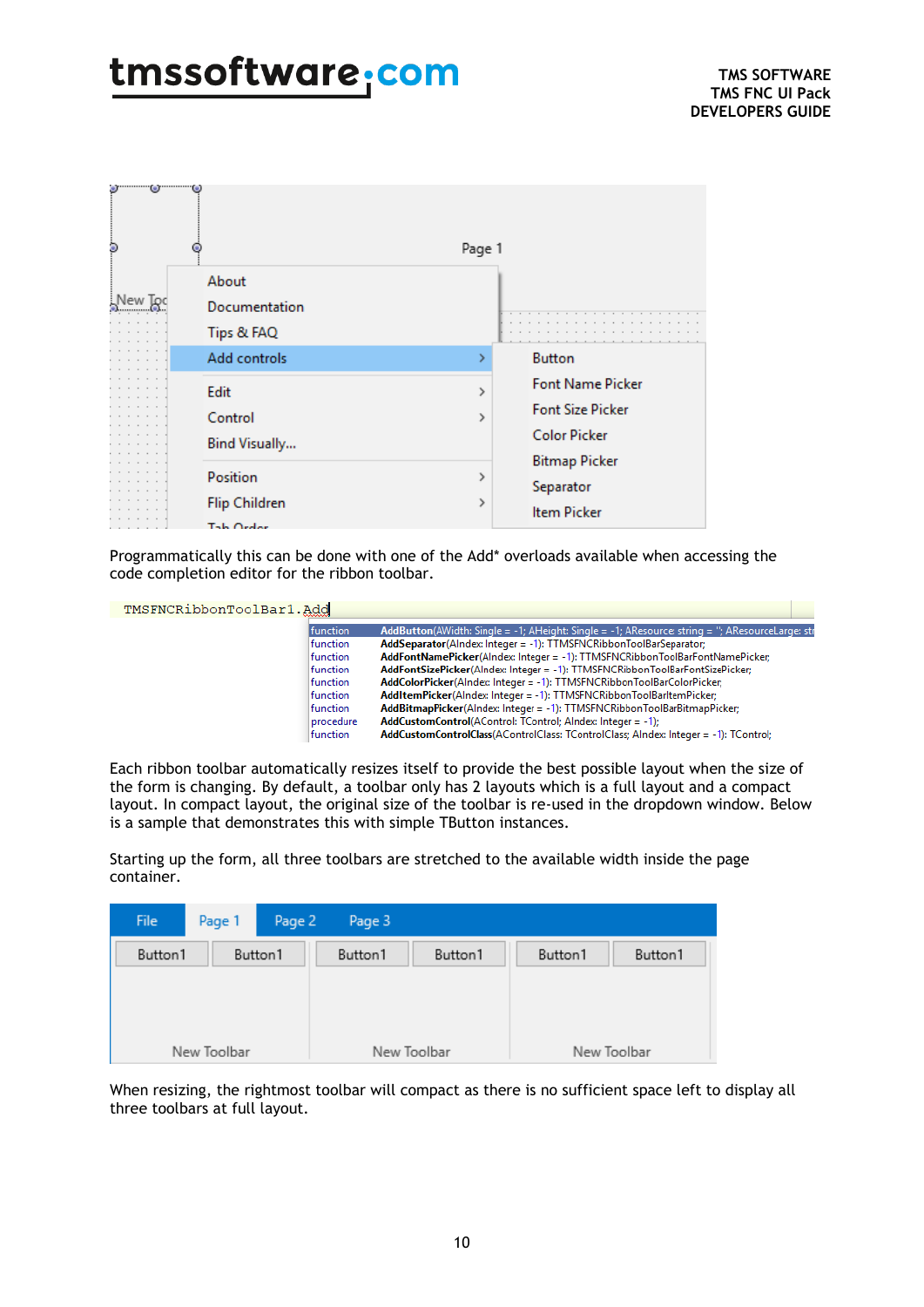| File        | Page 1 | Page 2  | Page 3  |             |              |  |
|-------------|--------|---------|---------|-------------|--------------|--|
| Button1     |        | Button1 | Button1 | Button1     |              |  |
|             |        |         |         |             | New T        |  |
|             |        |         |         |             |              |  |
| New Toolbar |        |         |         | New Toolbar | $\checkmark$ |  |

The rightmost toolbar is now displayed in compact layout. As soon as there is insufficient space left for the remaining toolbars to be displayed in full layout, the next available toolbar is set displayed compact layout.

| <b>File</b> | Page 1 | Page 2  | Page 3       |              |  |
|-------------|--------|---------|--------------|--------------|--|
| Button1     |        | Button1 |              |              |  |
|             |        |         |              | New T New T  |  |
|             |        |         |              |              |  |
| New Toolbar |        |         | $\checkmark$ | $\checkmark$ |  |

Further resizing will also compact the last toolbar, if the size does not exceed the minimum width of the form.

| File | Pag                   | $\rightarrow$<br>٢ |
|------|-----------------------|--------------------|
|      | New T   New T   New T |                    |
|      |                       |                    |

In Compact Layout, each toolbar has a normal, hover and down state, which canbe configured with CompactAppearance property. Clicking on the toolbar will then show the toolbar in full layout in a separate dropdown window.

| File | Pag               | $\rightarrow$<br>$\leq$ |             |
|------|-------------------|-------------------------|-------------|
|      | New T New T New T |                         |             |
|      |                   | Button1                 | Button1     |
|      |                   |                         |             |
|      |                   |                         | New Toolbar |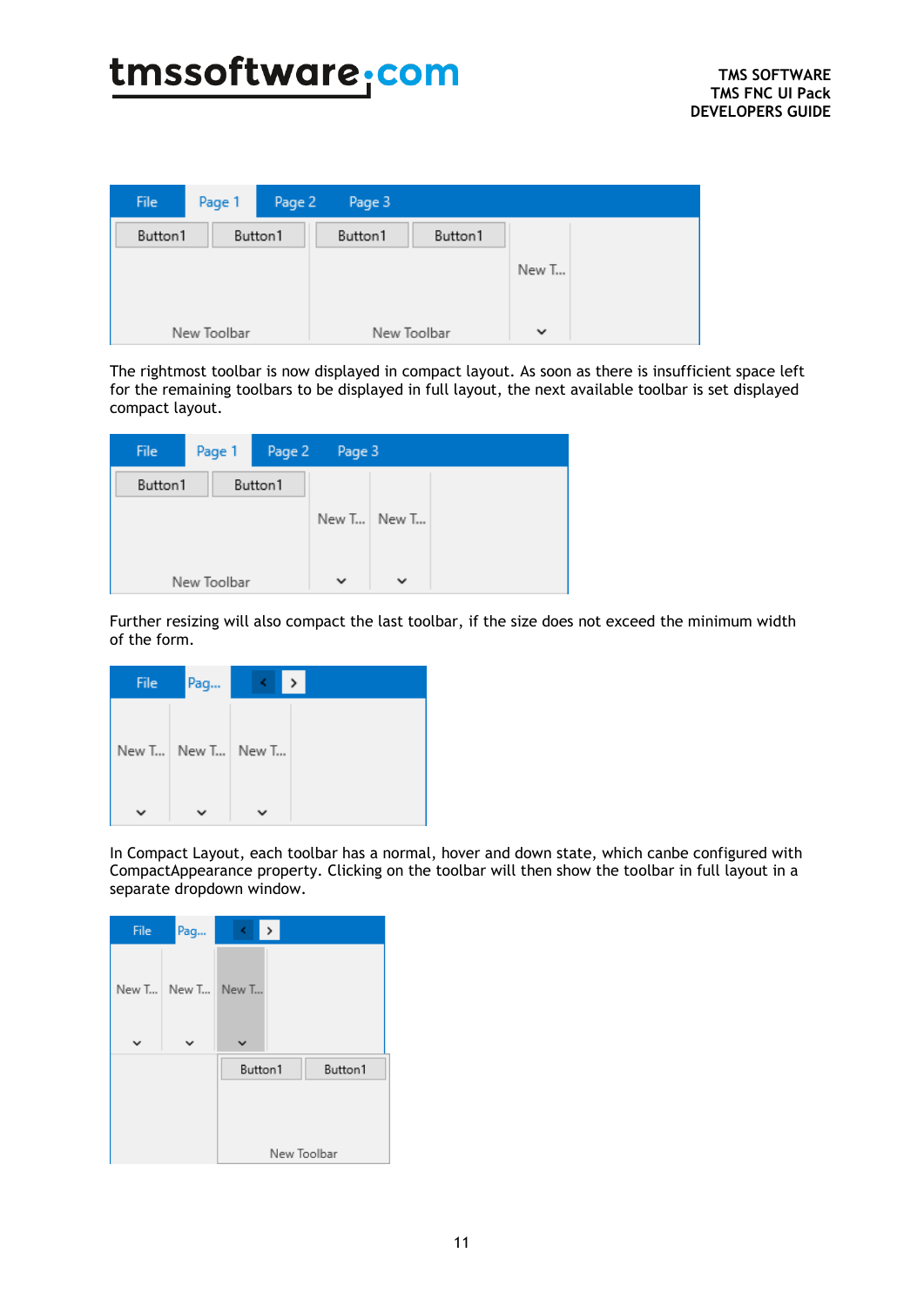As already mentioned, the toolbar has 2 layouts by default which is a full layout and a compact layout. The layout resizing mechanism can be influenced by the type of controls that are inserted in the toolbar. When adding a TTMSFNCRibbonToolBarButton control inside the toolbar, the layout property of that control can be configured so the toolbar resizes in different steps, before reaching the compact layout. By default, the Layout property of a TTMSFNCRibbonToolBarButton is bblNone. There are 3 layouts that are available when adding a TTMSFNCRibbonToolBarButton instance:

bblLarge: Stretches the height to the height of the toolbar, with a top-aligned bitmap and a clientaligned text, automatically adapts to the size of the text and bitmap. bblLabel: left-aligned bitmap and client-aligned text, automatically stretches the width to bblBitmap: client-aligned bitmap and not text.

Below is a sample that demonstrates how these layouts are configured and how the toolbars automatically resize before going in to compact layout.

For this sample, a TTMSFNCBitmapContainer instance is dropped on the form. Each button can hold a series of bitmaps for normal, hover and disabled state. When the hover and disabled state do not contain a bitmap, the normal bitmap is used for each state. The TTMSFNCBitmapContainer instance is filled with a bitmap for normal and large layout.

| Editing TMSFNCBitmapContainer1.Items                                                                                                                                                                       | × |
|------------------------------------------------------------------------------------------------------------------------------------------------------------------------------------------------------------|---|
| わぬ│全◆                                                                                                                                                                                                      |   |
| 0 - Home.png<br>1 - Information.png<br>2 - Lock.png<br>3 - New.png<br>4 - Notepad.png<br>5 - Home_Large.png<br>6 - Information_Large.png<br>7-Lock_Large.png<br>8 - New_Large.png<br>9 - Notepad_Large.png |   |
|                                                                                                                                                                                                            |   |

When the Layout property of a button is bblLarge, the button switches to the LargeLayoutBitmaps properties if a bitmap is available, otherwise it falls back to the default Bitmaps properties. The following code sample demonstrates how this is achieved.

procedure TForm1.FormCreate(Sender: TObject); var tb: TTMSFNCRibbonToolBar; btn: TTMSFNCRibbonToolBarButton; I: Integer;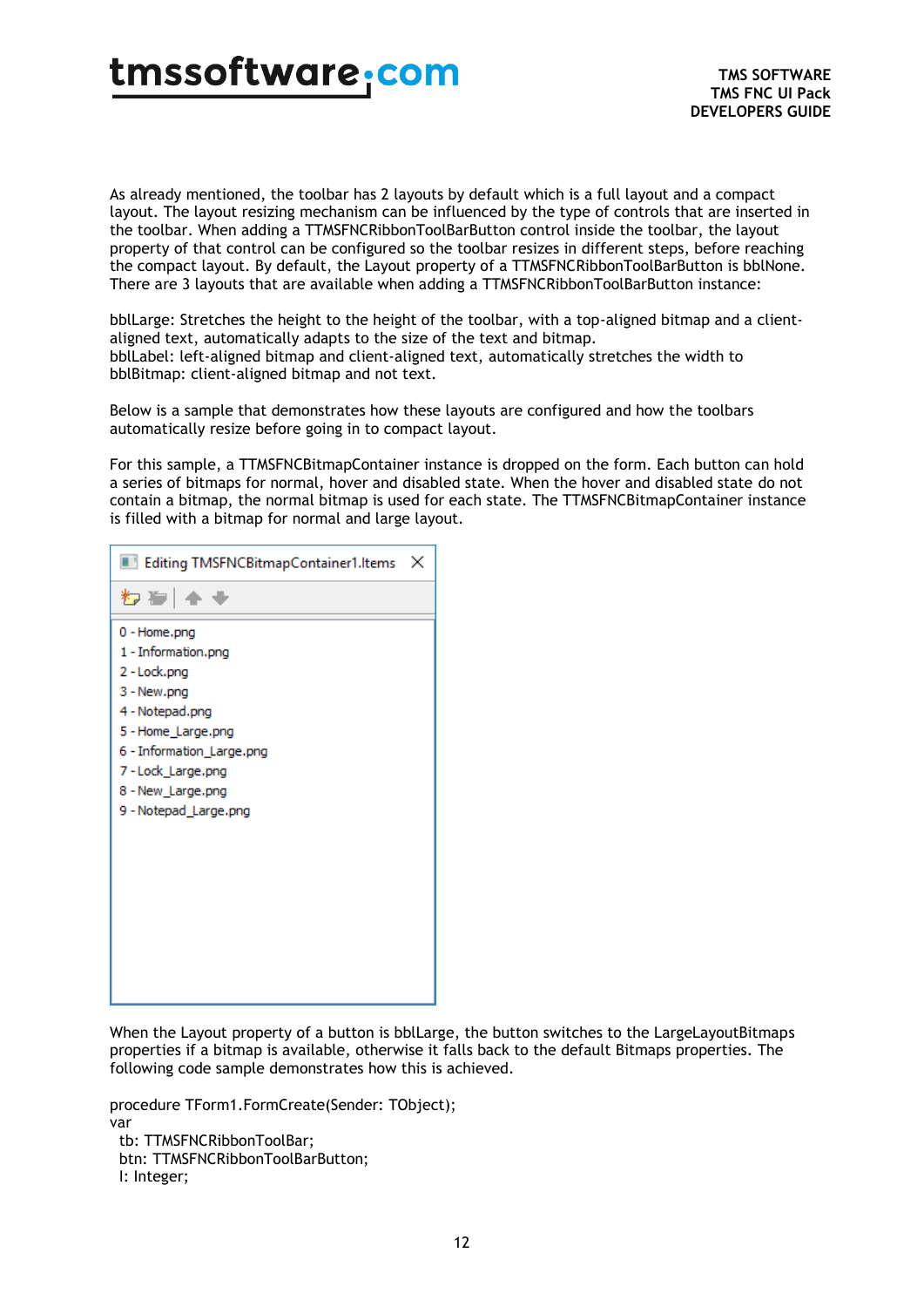**TMS SOFTWARE TMS FNC UI Pack DEVELOPERS GUIDE**

begin for I := 0 to 2 do begin tb := TMSFNCRibbon1PageControlPage0.AddToolBar('Toolbar ' + IntToStr(I)); btn := tb.AddButton; btn.BitmapContainer := TMSFNCBitmapContainer1; btn.Layout := bblLarge; btn.Bitmaps.AddBitmapName('Home.png'); btn.LargeLayoutBitmaps.AddBitmapName('Home\_Large.png'); btn.Text := 'Home'; btn := tb.AddButton; btn.BitmapContainer := TMSFNCBitmapContainer1; btn.Layout := bblLarge; btn.Bitmaps.AddBitmapName('Information.png'); btn.LargeLayoutBitmaps.AddBitmapName('Information\_Large.png'); btn.Text := 'Info'; btn := tb.AddButton; btn.BitmapContainer := TMSFNCBitmapContainer1; btn.Layout := bblLarge; btn.Bitmaps.AddBitmapName('Notepad.png'); btn.LargeLayoutBitmaps.AddBitmapName('Notepad\_Large.png'); btn.Text := 'Notepad'; btn := tb.AddButton; btn.BitmapContainer := TMSFNCBitmapContainer1; btn.Layout := bblLarge; btn.Bitmaps.AddBitmapName('Lock.png'); btn.LargeLayoutBitmaps.AddBitmapName('Lock\_Large.png'); btn.Text := 'Lock'; btn := tb.AddButton; btn.BitmapContainer := TMSFNCBitmapContainer1; btn.Layout := bblLarge; btn.Bitmaps.AddBitmapName('New.png'); btn.LargeLayoutBitmaps.AddBitmapName('New\_Large.png'); btn.Text := 'New'; end; end;



When resizing, you will notice that the right most toolbar, which is resized to compact layout in our first sample, will now resize to the next available button layout, which is bblLabel.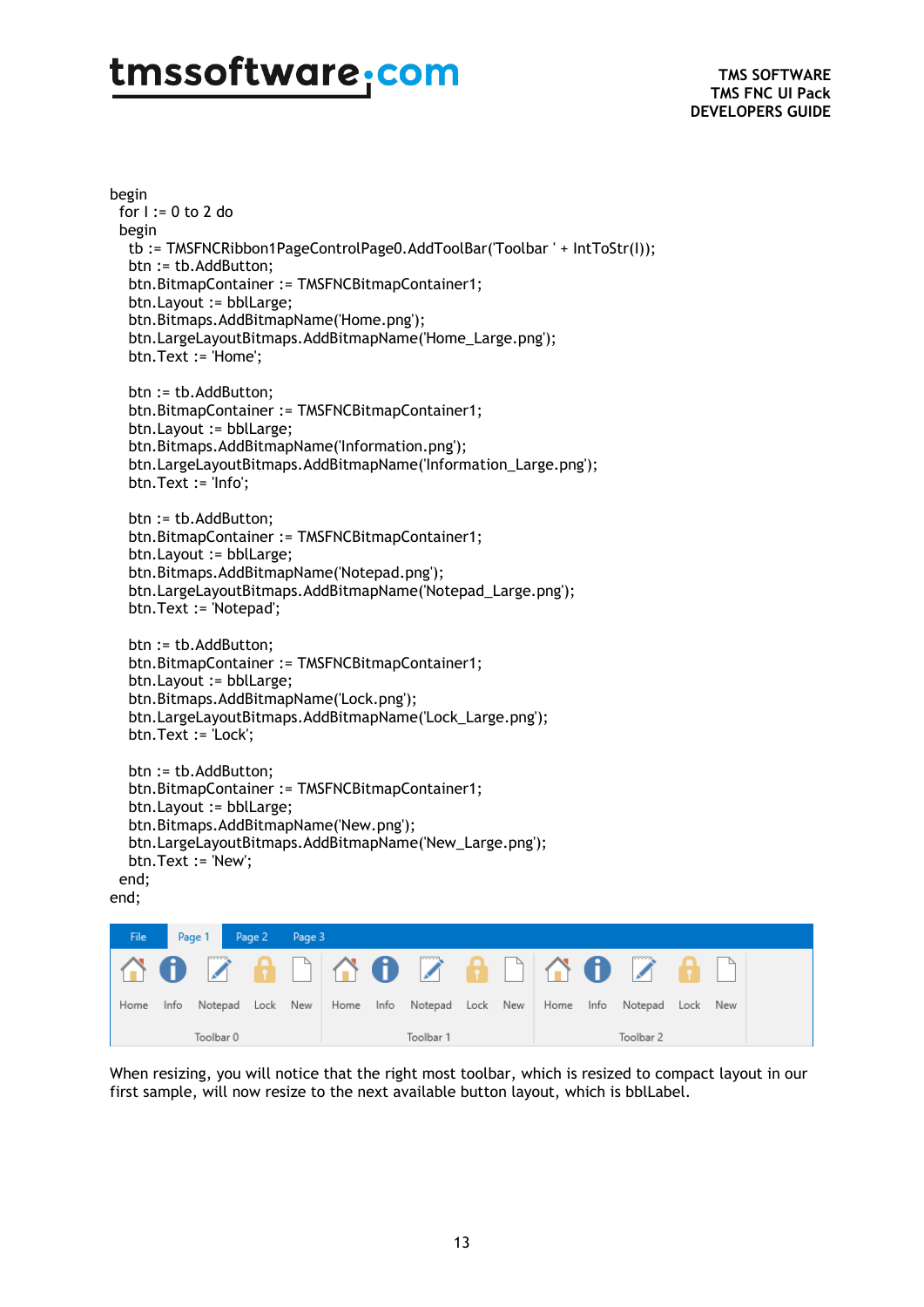| File |      | Page 1   Page 2   Page 3 |  |  |           |  |                                                     |                |
|------|------|--------------------------|--|--|-----------|--|-----------------------------------------------------|----------------|
|      |      |                          |  |  |           |  |                                                     |                |
| Home | Info |                          |  |  |           |  | Notepad Lock New Home Info Notepad Lock New 10 Info | $\bigcap$ Lock |
|      |      | Toolbar 0                |  |  | Toolbar 1 |  |                                                     | Toolbar 2      |

The next available layout is bblBitmap, which the toolbar resizes to when the available size of the page container is to small.



The bblBitmap layout is the next step before going to compact mode. When resizing once more, the toolbar goes into compact layout. When clicking on the toolbar dropdown window, the buttons will be at large layout again, defined by the MaximumLayout property. If you want to override this behavior, you can use the CompactLayout property. The CompactLayout property is used to define which layout is used in compact mode.

| File |      | Page 1    | Page 2 | Page 3 |      |      |               |      |     |              |  |
|------|------|-----------|--------|--------|------|------|---------------|------|-----|--------------|--|
|      |      |           |        |        |      |      | MO ZADIMO ZAD |      |     | Toolb        |  |
| Home | Info | Notepad   | Lock   | New    | Home | Info | Notepad       | Lock | New |              |  |
|      |      | Toolbar 0 |        |        |      |      | Toolbar 1     |      |     | $\checkmark$ |  |

Further layout resizing is applied to the remaining toolbars, whenever the remaining size is insufficient. In some cases it can be wishful to have some buttons remain in large layout, or start in bblLabel or bblBitmap layout. The MinimumLayout and MaximumLayout properties can help out in this case. The next sample configures the buttons to have a mixed layout and also sets the minimum and maximum layouts for resizing purposes.

```
procedure TForm1.FormCreate(Sender: TObject);
var
  tb: TTMSFNCRibbonToolBar;
  btn: TTMSFNCRibbonToolBarButton;
  I: Integer;
begin
  for I := 0 to 2 do
  begin
   tb := TMSFNCRibbon1PageControlPage0.AddToolBar('Toolbar ' + IntToStr(I));
   btn := tb.AddButton;
   btn.BitmapContainer := TMSFNCBitmapContainer1;
   btn.Layout := bblLarge;
   btn.MinimumLayout := bblLarge;
   btn.Bitmaps.AddBitmapName('Home.png');
```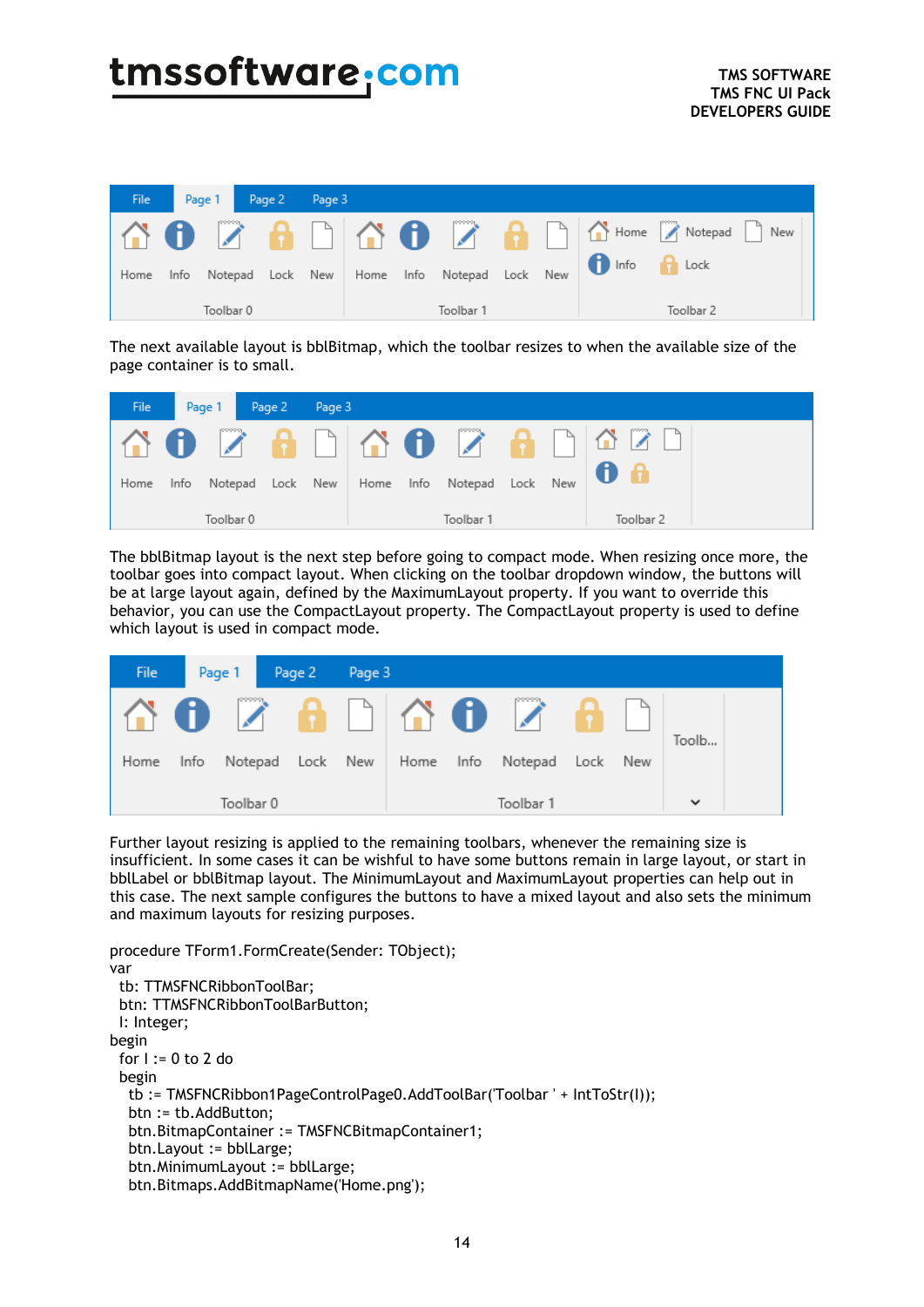btn.LargeLayoutBitmaps.AddBitmapName('Home\_Large.png'); btn.Text := 'Home';

 btn := tb.AddButton; btn.BitmapContainer := TMSFNCBitmapContainer1; btn.Layout := bblLarge; btn.MinimumLayout := bblLarge; btn.Bitmaps.AddBitmapName('Information.png'); btn.LargeLayoutBitmaps.AddBitmapName('Information\_Large.png'); btn.Text := 'Info';

 btn := tb.AddButton; btn.BitmapContainer := TMSFNCBitmapContainer1; btn.Layout := bblLabel; btn.MaximumLayout := bblLabel; btn.Bitmaps.AddBitmapName('Notepad.png'); btn.LargeLayoutBitmaps.AddBitmapName('Notepad\_Large.png'); btn.Text := 'Notepad';

```
 btn := tb.AddButton;
 btn.BitmapContainer := TMSFNCBitmapContainer1;
 btn.Layout := bblLabel;
 btn.MaximumLayout := bblLabel;
 btn.Bitmaps.AddBitmapName('Lock.png');
 btn.LargeLayoutBitmaps.AddBitmapName('Lock_Large.png');
 btn.Text := 'Lock';
```

```
 btn := tb.AddButton;
  btn.BitmapContainer := TMSFNCBitmapContainer1;
  btn.Layout := bblLabel;
  btn.MaximumLayout := bblLabel;
  btn.Bitmaps.AddBitmapName('New.png');
  btn.LargeLayoutBitmaps.AddBitmapName('New_Large.png');
  btn.Text := 'New';
 end;
```
end;

| File | Page 1 | Page 2 Page 3 |      |      |           |      |      |                                                                                        |  |
|------|--------|---------------|------|------|-----------|------|------|----------------------------------------------------------------------------------------|--|
|      |        |               |      |      |           |      |      | R O Z Notepad D New A C Z Notepad D New A C Z Notepad L<br>$\parallel$ $\parallel$ New |  |
| Home | Info   | Lock          | Home | Info | Lock      | Home | Info | Lock                                                                                   |  |
|      |        | Toolbar 0     |      |      | Toolbar 1 |      |      | Toolbar 2                                                                              |  |

Notice that the first 2 buttons are configured to be large for both the default and minimum layout. The remaining buttons are configured to be a label for both the default and maximum layout. This means that the large buttons cannot be resized, which the label buttons can only be resized to a bitmap layout button before going into compact layout.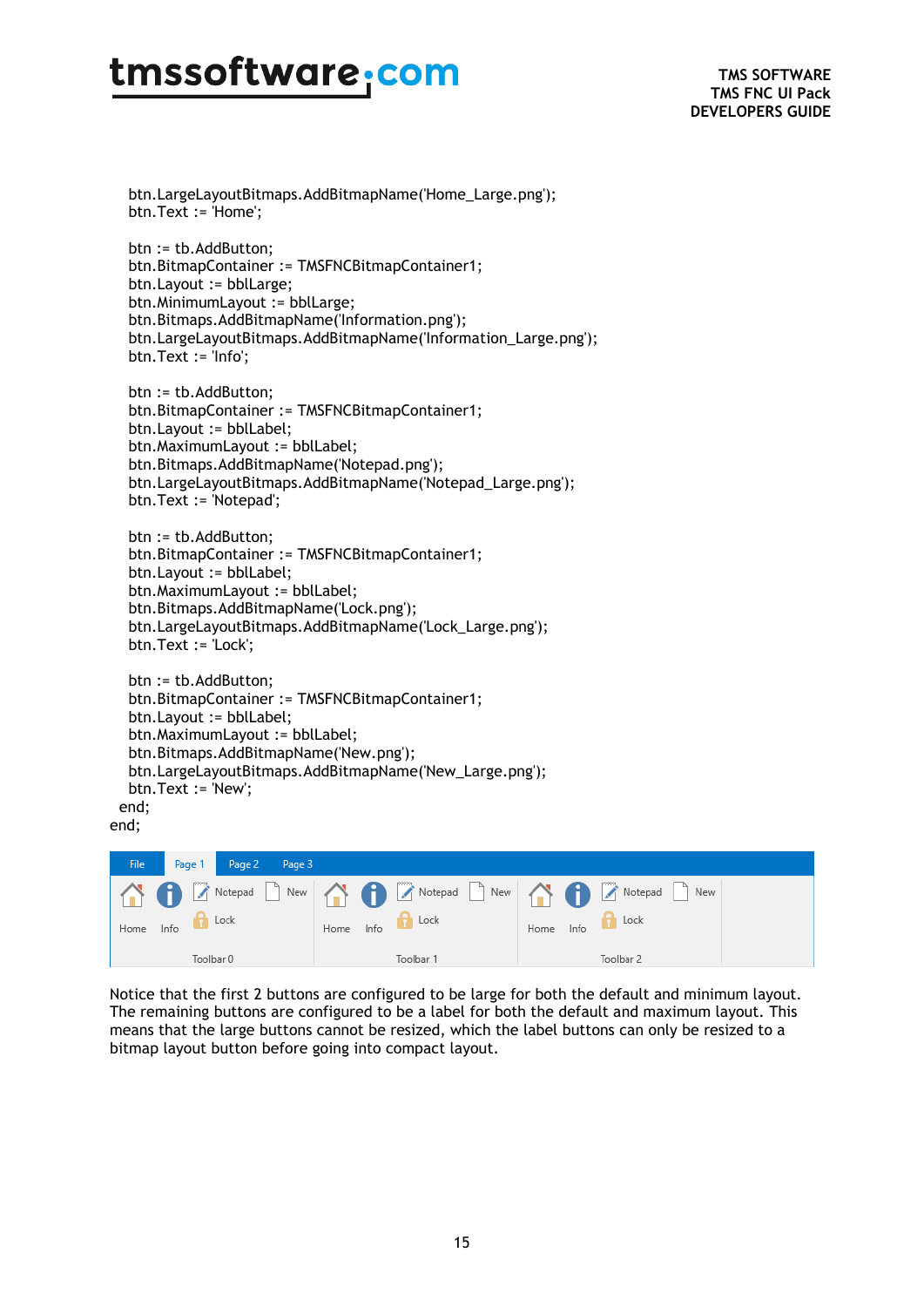| A A Z Notepad D New A A Z Notepad D New A A B Z D                                                            |  |
|--------------------------------------------------------------------------------------------------------------|--|
|                                                                                                              |  |
| $\mathbf{H}$ Lock<br>the Lock<br>Home<br>Home<br>Info<br>Info<br>Home<br>Toolbar 0<br>Toolbar 1<br>Toolbar 2 |  |

#### First resize operation

| Page 2<br>File<br>Page 1<br>Page 3 |                                 |                             |     |
|------------------------------------|---------------------------------|-----------------------------|-----|
| Notepad New<br>Æ                   | <b>O</b> Z Notepad<br>I٦<br>New |                             |     |
| tock<br>Info<br>Home               | $\bigcap$ Lock<br>Home<br>Info  | Toolb                       |     |
| Toolbar 0                          | Toolbar 1                       | $\checkmark$                |     |
|                                    |                                 | $\sum$ Notepad<br>H         | New |
|                                    |                                 | $\Box$ Lock<br>Home<br>Info |     |
|                                    |                                 | Toolbar 2                   |     |

Second resize operation, going into compact mode.

If you want to avoid a toolbar going into compact mode, use the CanCompact property on TTMSFNCRibbonToolBar level and set it to false.

#### <span id="page-15-0"></span>**Groups**

The ribbon also supports groups, which are drawn on top of the page control and title bar area and can hold HTML formatted text. Adding a group is as simple as opening the Groups collection and clicking the add button. Programmatically this is done with the following code:

```
procedure TForm1.FormCreate(Sender: TObject);
var
  g: TTMSFNCRibbonGroup;
begin
  TMSFNCRibbon1.QATMode := rqmBelowRibbon;
  g := TMSFNCRibbon1.Groups.Add;
end;^{\circ}Form14
                                                                                             \Box\timesFile
          Page 1
                  Page 2
                           Page 3
```

```
\bar{\mathbf{v}}
```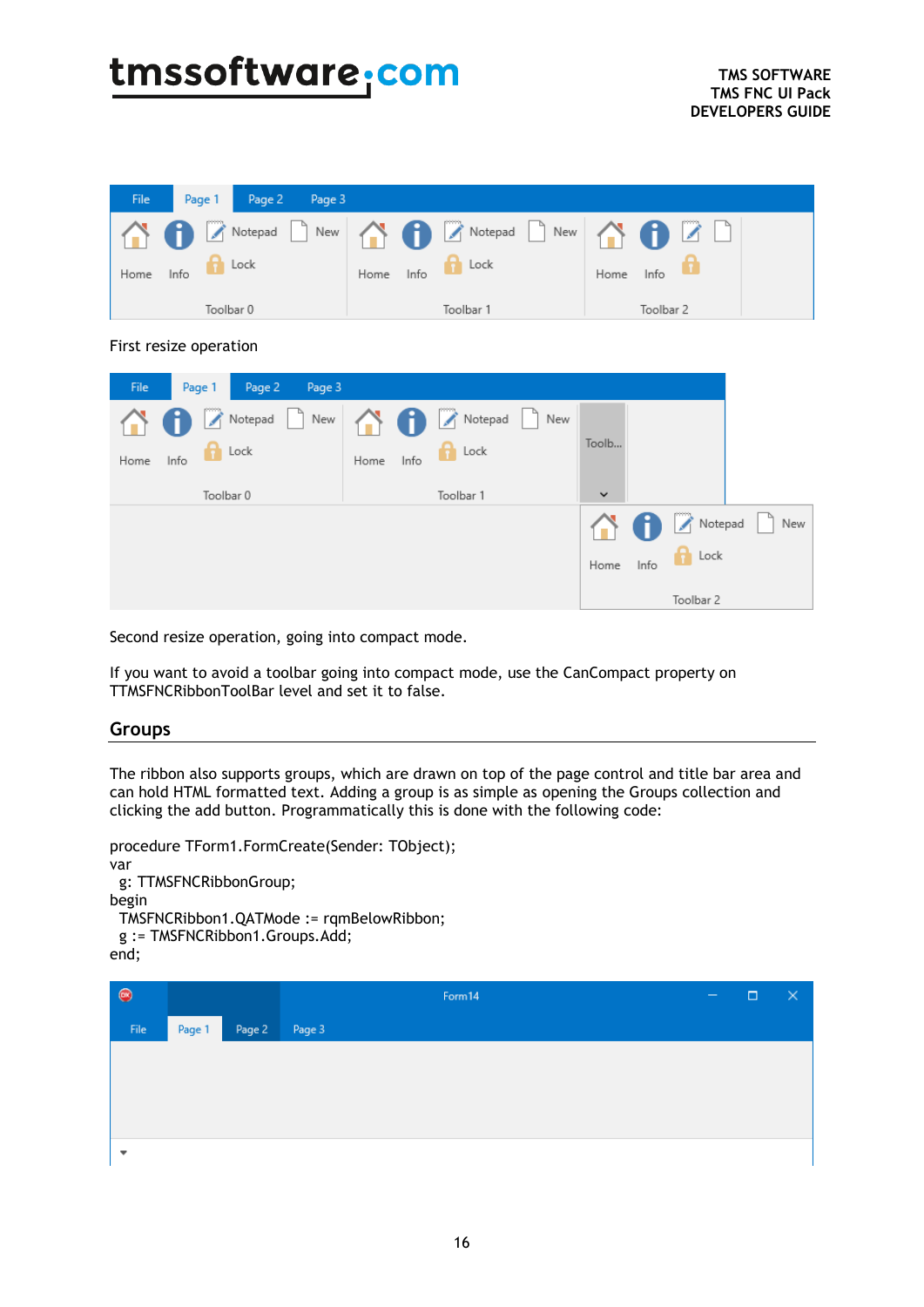The qat has also been placed under the ribbon, to have a better visualization of the group. In case the QAT is placed on top, the group will automatically resize of even disappear if no space is left above the page tabs. By default the group is stretched over 2 pages. You can easily change this with the StartPageIndex and EndPageIndex property.

```
procedure TForm1.FormCreate(Sender: TObject);
var
  g: TTMSFNCRibbonGroup;
begin
  TMSFNCRibbon1.QATMode := rqmBelowRibbon;
  g := TMSFNCRibbon1.Groups.Add;
  g.StartPageIndex := 1;
  g.EndPageIndex := 1;
end;
```

```
\circledcircFile
                Page 1
                                Page 2
                                                Page 3
```
A group can also display HTML formatted text with bitmaps, when assigning a BitmapContainer to the ribbon. The following sample displays HTML formatted text on 2 groups that are stretched over multiple pages. This sample also demonstrates how to add pages.

```
procedure TForm1.FormCreate(Sender: TObject);
var
  g: TTMSFNCRibbonGroup;
  I: Integer;
begin
  TMSFNCRibbon1.PageControl.Pages.Clear;
 for I := 0 to 6 do
   TMSFNCRibbon1.PageControl.AddPage('Page ' + IntToStr(I + 1));
  g := TMSFNCRibbon1.Groups.Add;
  g.StartPageIndex := 2;
  g.EndPageIndex := 2;
  g.Text := 'Group 1';
  g := TMSFNCRibbon1.Groups.Add;
  g.StartPageIndex := 4;
  g.EndPageIndex := 5;
```

```
g.Text := '<img src="Home.png"/><i>Group 2</i>';
```
 TMSFNCRibbon1.BitmapContainer := TMSFNCBitmapContainer1; end;

| Page 2 Page 3 Page 4 Page 5 Page 6<br>Page 1<br>File | $\bullet$ | Form14 | Group 1 |  | Group 2 |        |
|------------------------------------------------------|-----------|--------|---------|--|---------|--------|
|                                                      |           |        |         |  |         | Page 7 |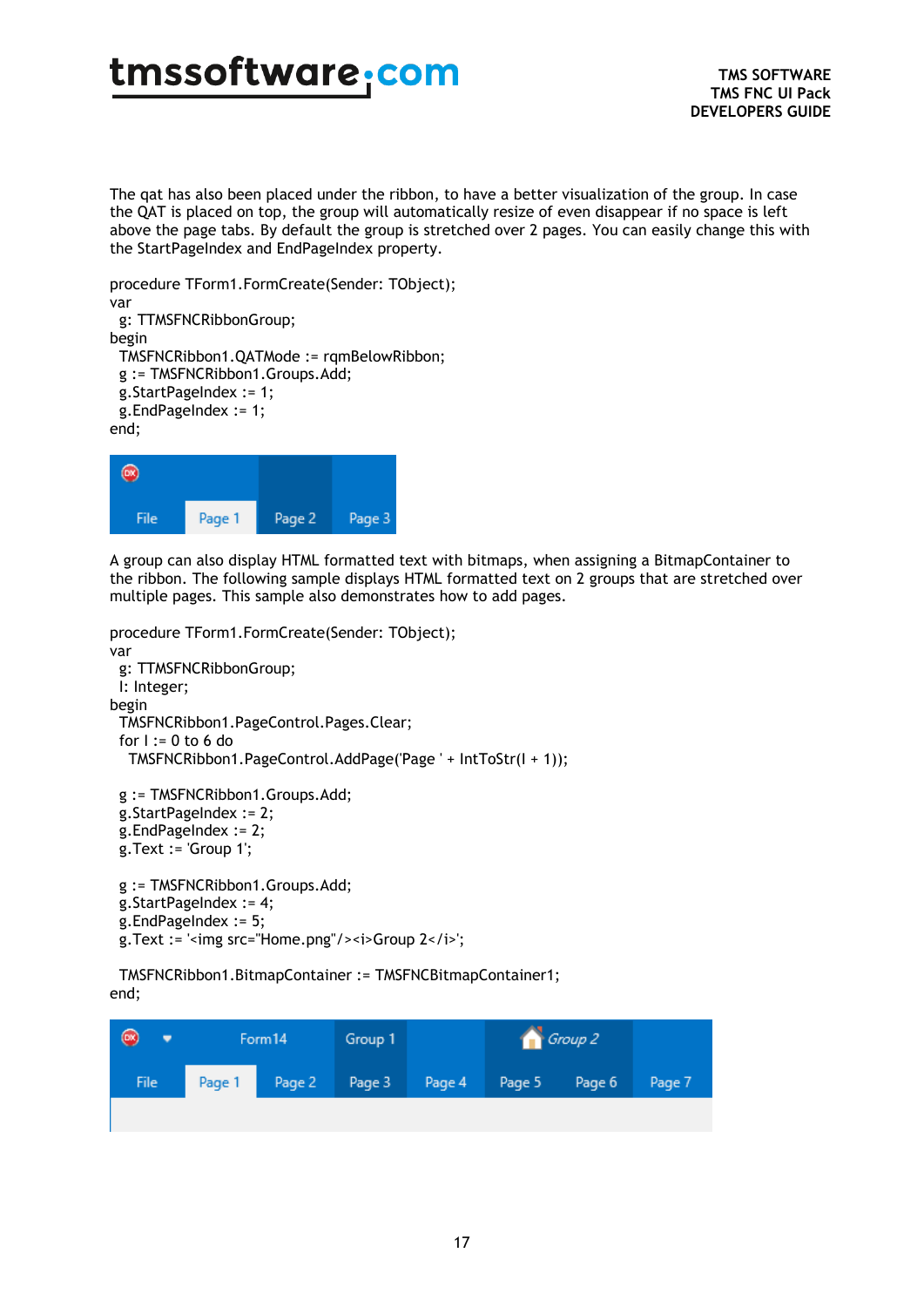### <span id="page-17-0"></span>**Shortcut hints**

The ribbon supports shortcut hints, used to quickly go to a specific page and execute a specific action. When pressing the ALT or F10 key on the keyboard, the shortcut hint mechanism will display a hint above each shortcut hint enabled control. By default, only the file button has its shortcut hint set to "F".

The shortcut hint mechanism starts by showing the page control and file button shortcut hints. When typing the string that matches the shortcut hint, the tab is selected, or the file button click handler is executed. The hints then disappear, or are shown on the toolbar and / or toolbar buttons, depending on the layout. Below is a sample that displays the shortcut hints on the file button and on the three pages.

procedure TForm1.FormCreate(Sender: TObject); begin

TMSFNCRibbon1PageControl.Pages[0].ShortCutHint := 'A';

 TMSFNCRibbon1PageControl.Pages[1].ShortCutHint := 'B'; TMSFNCRibbon1PageControl.Pages[2].ShortCutHint := 'C'; end;



Next, a toolbar is added, with some buttons, all with a shortcuthint property set.

```
procedure TForm1.FormCreate(Sender: TObject);
var
  tb: TTMSFNCRibbonToolBar;
  btn: TTMSFNCRibbonToolBarButton;
  I: Integer;
begin
  TMSFNCRibbon1PageControl.Pages[0].ShortCutHint := 'A';
  TMSFNCRibbon1PageControl.Pages[1].ShortCutHint := 'B';
  TMSFNCRibbon1PageControl.Pages[2].ShortCutHint := 'C';
 for I := 0 to 1 do
  begin
   tb := TMSFNCRibbon1PageControl.PageContainers[0].AddToolBar('ShortCutHint Toolbar');
   tb.ShortCutHint := 'T';
   btn := tb.AddButton;
   btn.BitmapContainer := TMSFNCBitmapContainer1;
   btn.Layout := bblLarge;
   btn.MinimumLayout := bblLarge;
   btn.Bitmaps.AddBitmapName('Calendar.png');
   btn.LargeLayoutBitmaps.AddBitmapName('Calendar_Large.png');
   btn.Text := 'Calendar';
```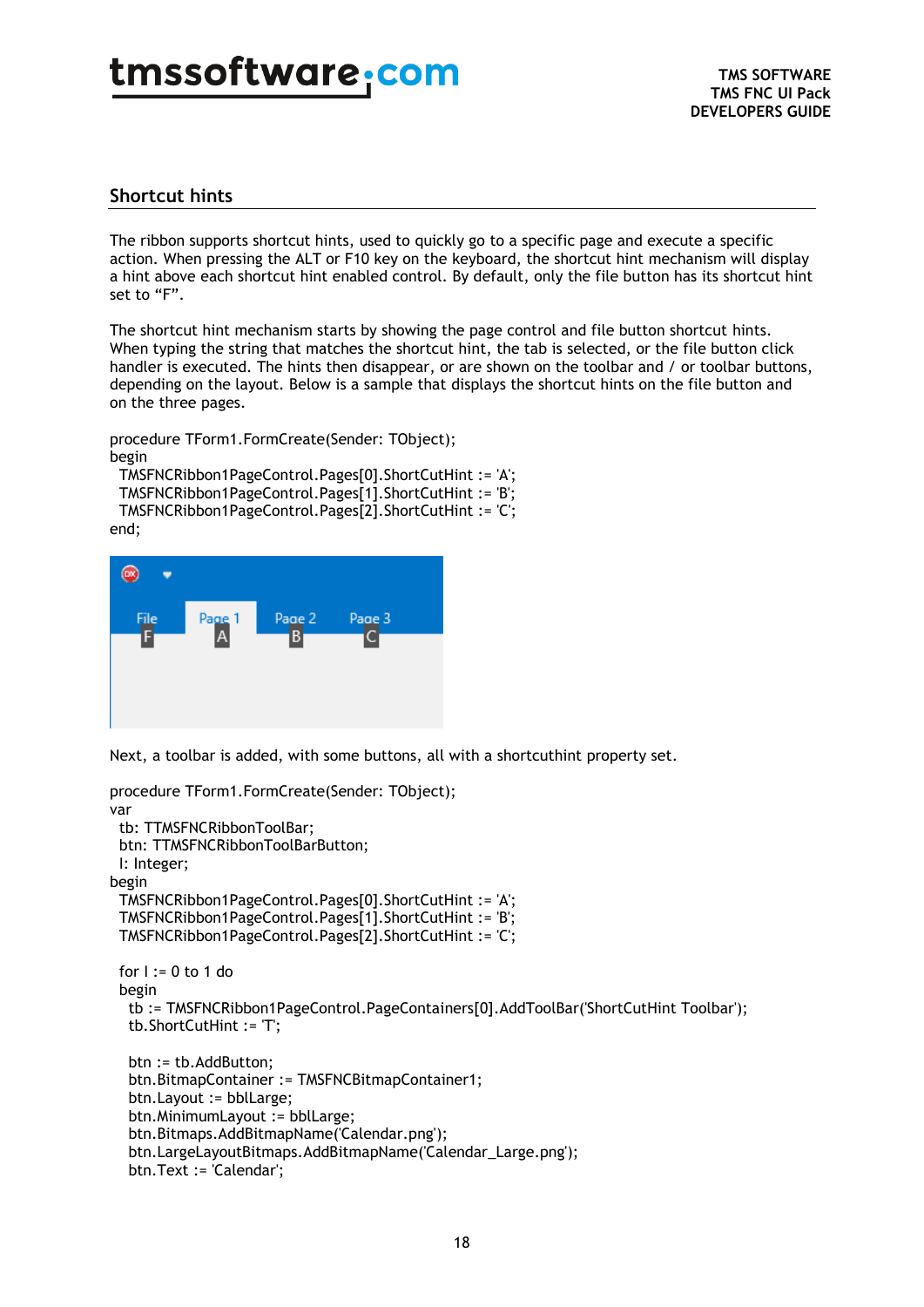btn.ShortCutHint := 'TB'+inttostr(1 \* (I + 1));

```
 btn := tb.AddButton;
   btn.BitmapContainer := TMSFNCBitmapContainer1;
   btn.Layout := bblLarge;
   btn.MinimumLayout := bblLarge;
   btn.Bitmaps.AddBitmapName('Date-Time.png');
   btn.LargeLayoutBitmaps.AddBitmapName('Date-Time_Large.png');
   btn.Text := 'Date/Time';
   btn.ShortCutHint := 'TB'+IntToStr(2 * (I + 1));
  end;
end;
```

| File | Page 1               | Page 2<br>В | Page 3 |
|------|----------------------|-------------|--------|
|      |                      |             |        |
|      | Calendar Date/Time   |             |        |
|      | ShortCutHint Toolbar |             |        |

When pressing ALT or F10 key on the keyboard the shortcut hint is shown. Pressing A on the keyboard will select the page, triggering the shortcut hints on the toolbar.



Typing TB1 or TB2 on the keyboard will then trigger the click handler for that particular button. When a toolbar is in compact layout, the shortcut hint of the toolbar itself is shown, allowing for dropping down the compact layout window.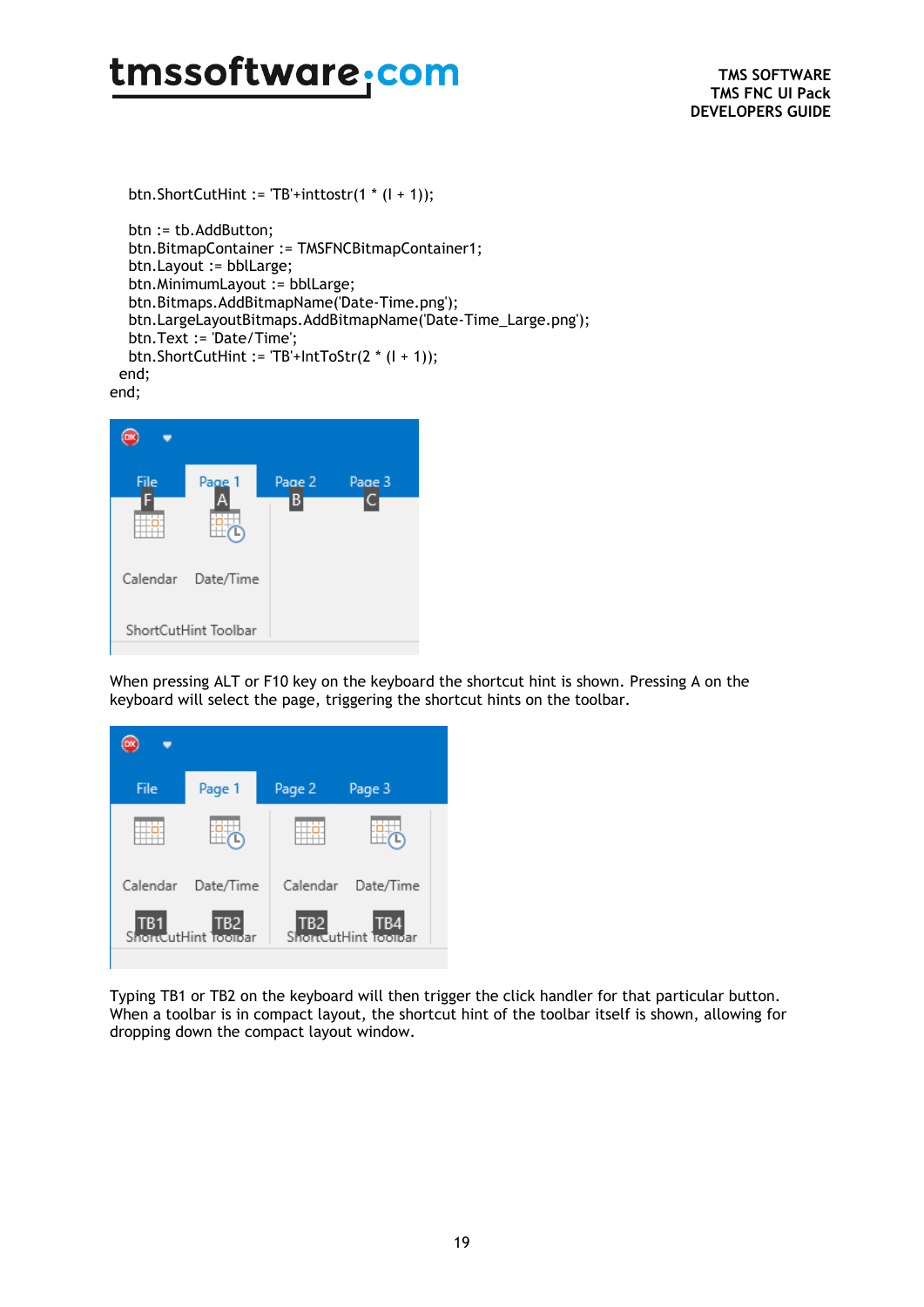

### <span id="page-19-0"></span>**Theming**

By default, the ribbon applies the rbtLightBlue theme. To change the theme, set the value from a range of predefined themes to the Theme property of the ribbon.

TMSFNCRibbon1.Theme := rbtLightBlue;

| ٠    |        |        |        | Form15 | $\qquad \qquad -$ | $\Box$ | $\times$ |
|------|--------|--------|--------|--------|-------------------|--------|----------|
| File | Page 1 | Page 2 | Page 3 |        |                   |        |          |
|      |        |        |        |        |                   |        |          |
|      |        |        |        |        |                   |        |          |
|      |        |        |        |        |                   |        |          |
|      |        |        |        |        |                   |        |          |
|      |        |        |        |        |                   |        |          |

TMSFNCRibbon1.Theme := rbtOrange;

| $^{\circledR}$<br>٠ |        |               | Form15 | - | $\Box$ | $\times$ |
|---------------------|--------|---------------|--------|---|--------|----------|
| File                | Page 1 | Page 2 Page 3 |        |   |        |          |
|                     |        |               |        |   |        |          |
|                     |        |               |        |   |        |          |
|                     |        |               |        |   |        |          |
|                     |        |               |        |   |        |          |
|                     |        |               |        |   |        |          |

TMSFNCRibbon1.Theme := rbtWhite;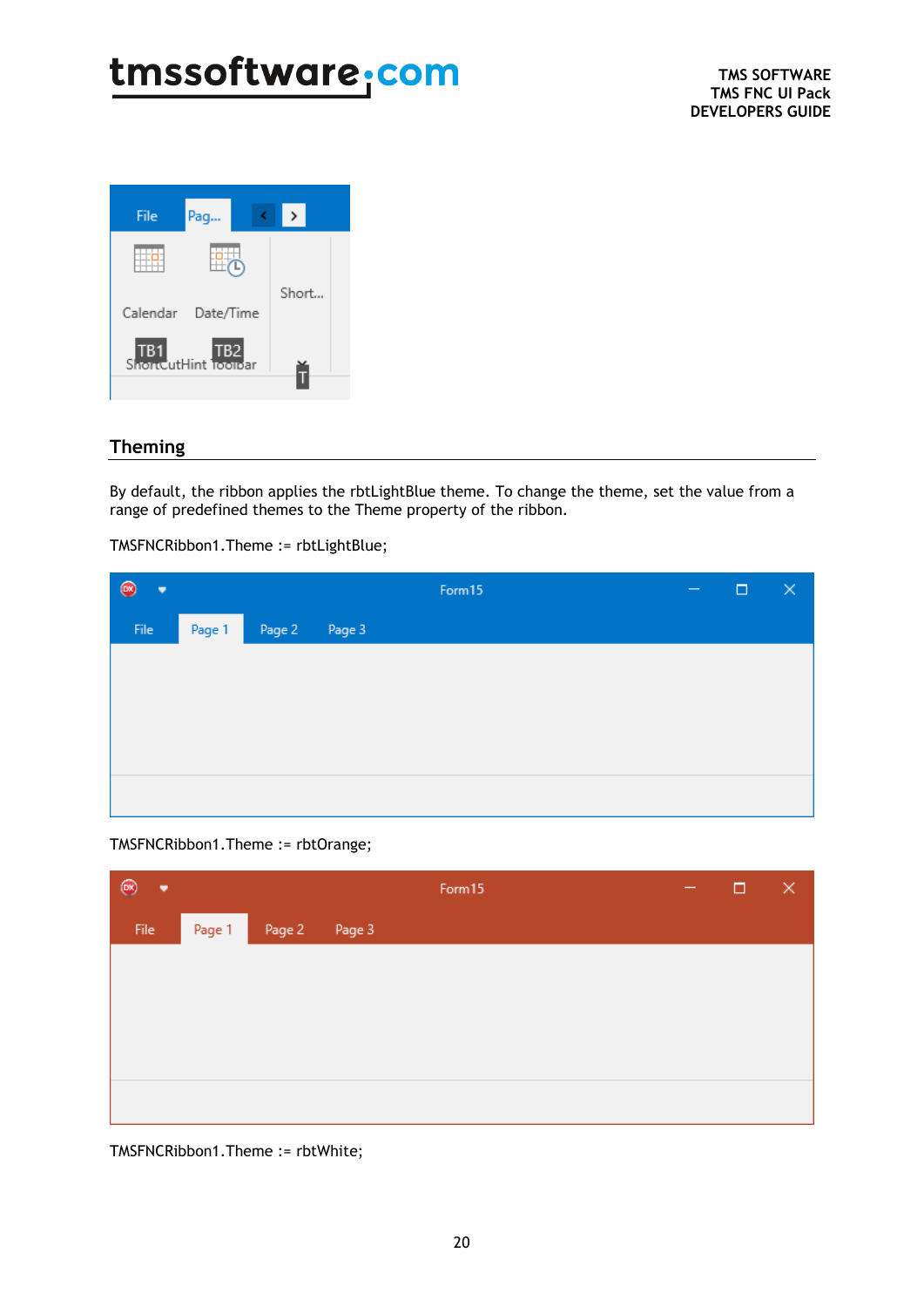| ľв»<br>▼     |        |               | Form15 |  | $\Box$ | × |
|--------------|--------|---------------|--------|--|--------|---|
| ${\sf File}$ | Page 1 | Page 2 Page 3 |        |  |        |   |
|              |        |               |        |  |        |   |
|              |        |               |        |  |        |   |
|              |        |               |        |  |        |   |
|              |        |               |        |  |        |   |
|              |        |               |        |  |        |   |

#### TMSFNCRibbon1.Theme := rbtDarkGray;

| ۰            |        |        |        | Form15 | - | $\Box$ | × |
|--------------|--------|--------|--------|--------|---|--------|---|
| ${\sf File}$ | Page 1 | Page 2 | Page 3 |        |   |        |   |
|              |        |        |        |        |   |        |   |
|              |        |        |        |        |   |        |   |
|              |        |        |        |        |   |        |   |
|              |        |        |        |        |   |        |   |
|              |        |        |        |        |   |        |   |

#### TMSFNCRibbon1.Theme := rbtBlack;

| Q<br>ı |        |        |        | Form15 | ľ | $\Box$ | × |
|--------|--------|--------|--------|--------|---|--------|---|
| File   | Page 1 | Page 2 | Page 3 |        |   |        |   |
|        |        |        |        |        |   |        |   |
|        |        |        |        |        |   |        |   |
|        |        |        |        |        |   |        |   |
|        |        |        |        |        |   |        |   |
|        |        |        |        |        |   |        |   |
|        |        |        |        |        |   |        |   |

These are some samples of styles, more styles can be found under the Theme property. Some styles are special, such as the rbtWhite, rbtDarkGray and rbtCustom style. These styles use the CustomThemeColor property to apply a color to the file button, the groups and many more subtle details noticable when using the ribbon. Below is a sample that demonstrates the rbtWhite theme with a custom theme color applied to it.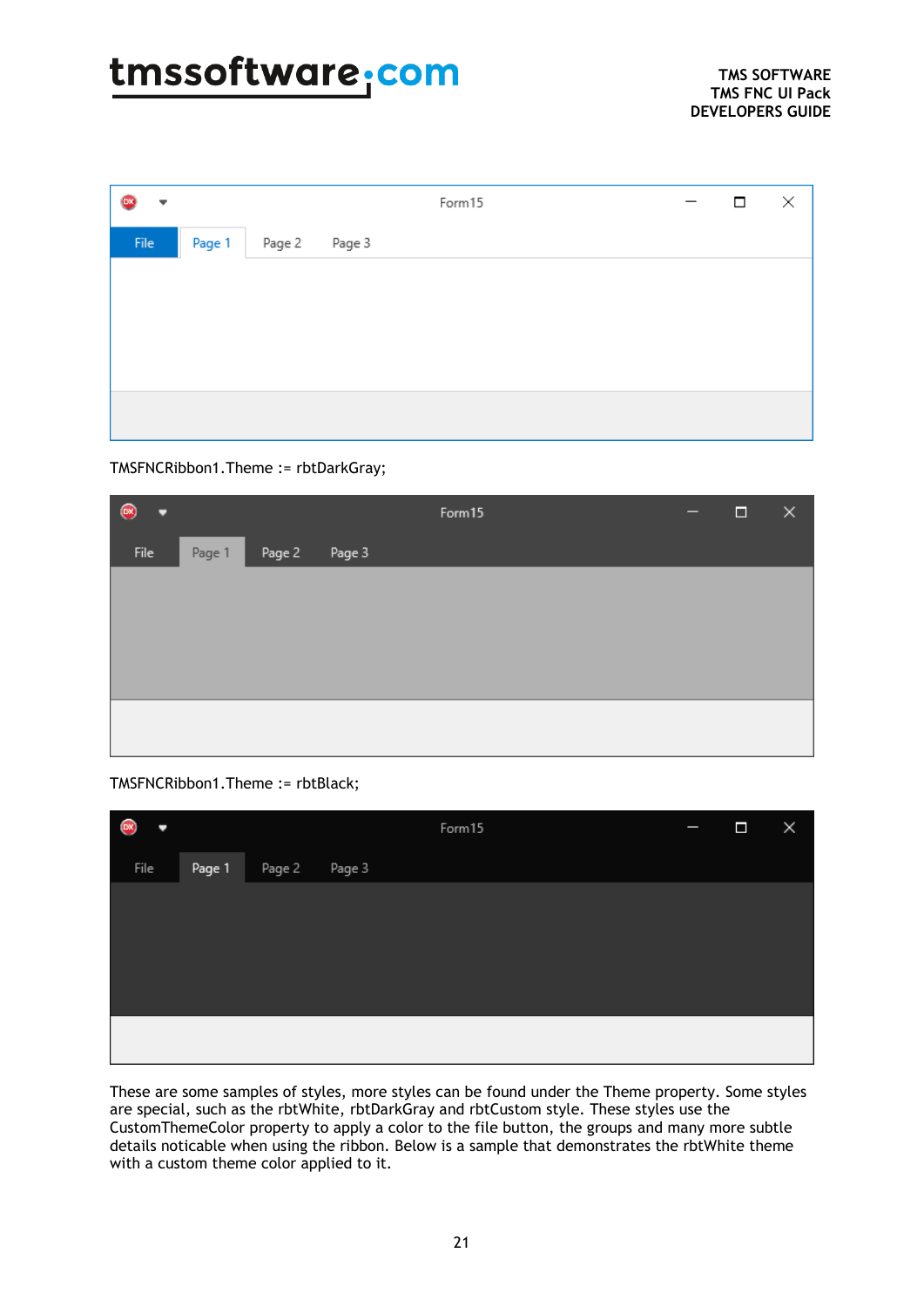TMSFNCRibbon1.Theme := rbtWhite; TMSFNCRibbon1.CustomThemeColor := gcDarkred; with TMSFNCRibbon1.Groups.Add do begin Text := 'Group'; StartPageIndex := 1; EndPageIndex := 2;

end;

| ٠    |        | Group         |  | Form15 |  | □ | × |
|------|--------|---------------|--|--------|--|---|---|
| File | Page 1 | Page 2 Page 3 |  |        |  |   |   |
|      |        |               |  |        |  |   |   |
|      |        |               |  |        |  |   |   |
|      |        |               |  |        |  |   |   |
|      |        |               |  |        |  |   |   |
|      |        |               |  |        |  |   |   |

Notice the group looks different and also applies a color blending based on the main CustomThemeColor property. If you want to override the group theme color to provide your own, you can use the following code:

```
procedure TForm1.FormCreate(Sender: TObject);
begin
  TMSFNCRibbon1.Theme := rbtWhite;
 TMSFNCRibbon1.CustomThemeColor := gcDarkred;
  with TMSFNCRibbon1.Groups.Add do
  begin
   Text := 'Group';
  StartPageIndex := 1;
  EndPageIndex := 2;
  end;
  TMSFNCRibbon1PageControl.AddPage('Page 4');
  TMSFNCRibbon1PageControl.AddPage('Page 5');
  TMSFNCRibbon1PageControl.AddPage('Page 6');
  TMSFNCRibbon1PageControl.AddPage('Page 7');
  with TMSFNCRibbon1.Groups.Add do
  begin
   Text := 'Group';
   StartPageIndex := 4;
   EndPageIndex := 6;
   UseDefaultAppearance := False;
   Color := gcLimegreen;
   TextColor := gcWhite;
   BorderColor := gcgreen;
  end;
end;
```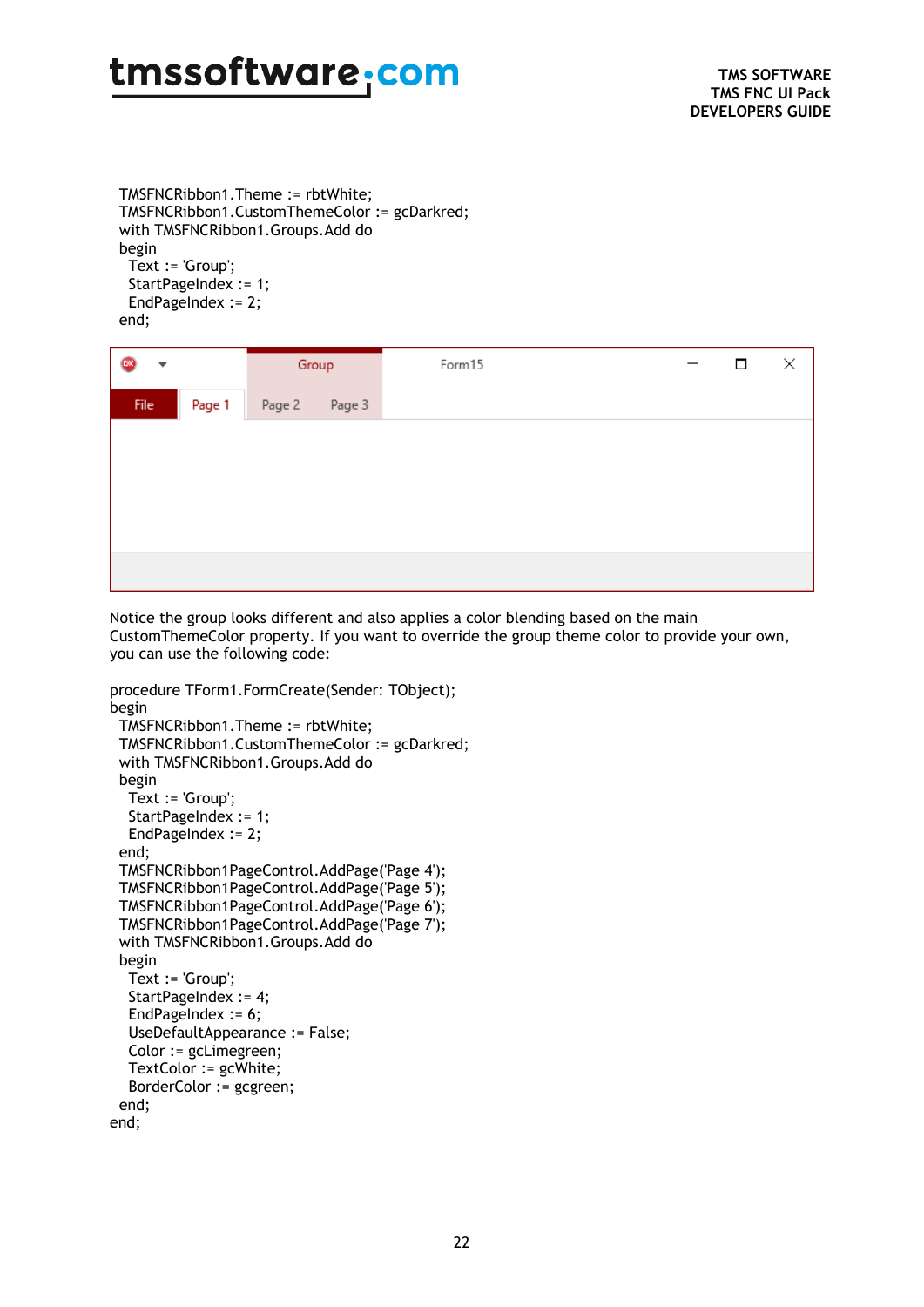| $\bullet$<br>▼ | Form15 | Group                |  | Group |                             |  |
|----------------|--------|----------------------|--|-------|-----------------------------|--|
| <b>File</b>    |        | Page 1 Page 2 Page 3 |  |       | Page 4 Page 5 Page 6 Page 7 |  |
|                |        |                      |  |       |                             |  |

Each control calls the OnBeforeApplyTheme and the OnAppliedTheme events. These events can be used to further customize controls after theming is applied, or to prevent the ribbon from applying theming to a specific control.

If you have any custom control that needs to be included in the ribbon and you want it to automatically adapt to the theme that is applied, you need to implement the ITMSFNCRibbonTheme interface. Below is a sample that demonstrates this based on a TRectangle descendant

type

```
 TTMSFNCRibbonRectangle = class(TRectangle, ITMSFNCRibbonTheme)
 public
   procedure SetTheme(ATheme: TTMSFNCRibbonTheme; ACustomThemeColor: 
TTMSFNCGraphicsColor);
 end;
```
…

```
procedure TForm1.FormCreate(Sender: TObject);
var
  r: TTMSFNCRibbonRectangle;
  p: TTMSFNCPageControlContainer;
begin
  p := TMSFNCRibbon1.PageControl.PageContainers[0];
  r := TTMSFNCRibbonRectangle.Create(p);
  r.Parent := p;
  r.Align := TAlignLayout.Left;
  r.Margins.Rect := RectF(10, 10, 10, 10);
  TMSFNCRibbon1.Theme := rbtWhite;
  TMSFNCRibbon1.CustomThemeColor := gcDarkred;
end;
```
{ TTMSFNCRibbonRectangle }

```
procedure TTMSFNCRibbonRectangle.SetTheme(ATheme: TTMSFNCRibbonTheme;
 ACustomThemeColor: TTMSFNCGraphicsColor);
begin
  Fill.Color := GetThemeTabHoverColor(ATheme, ACustomThemeColor);
  Stroke.Color := Fill.Color;
end;
```